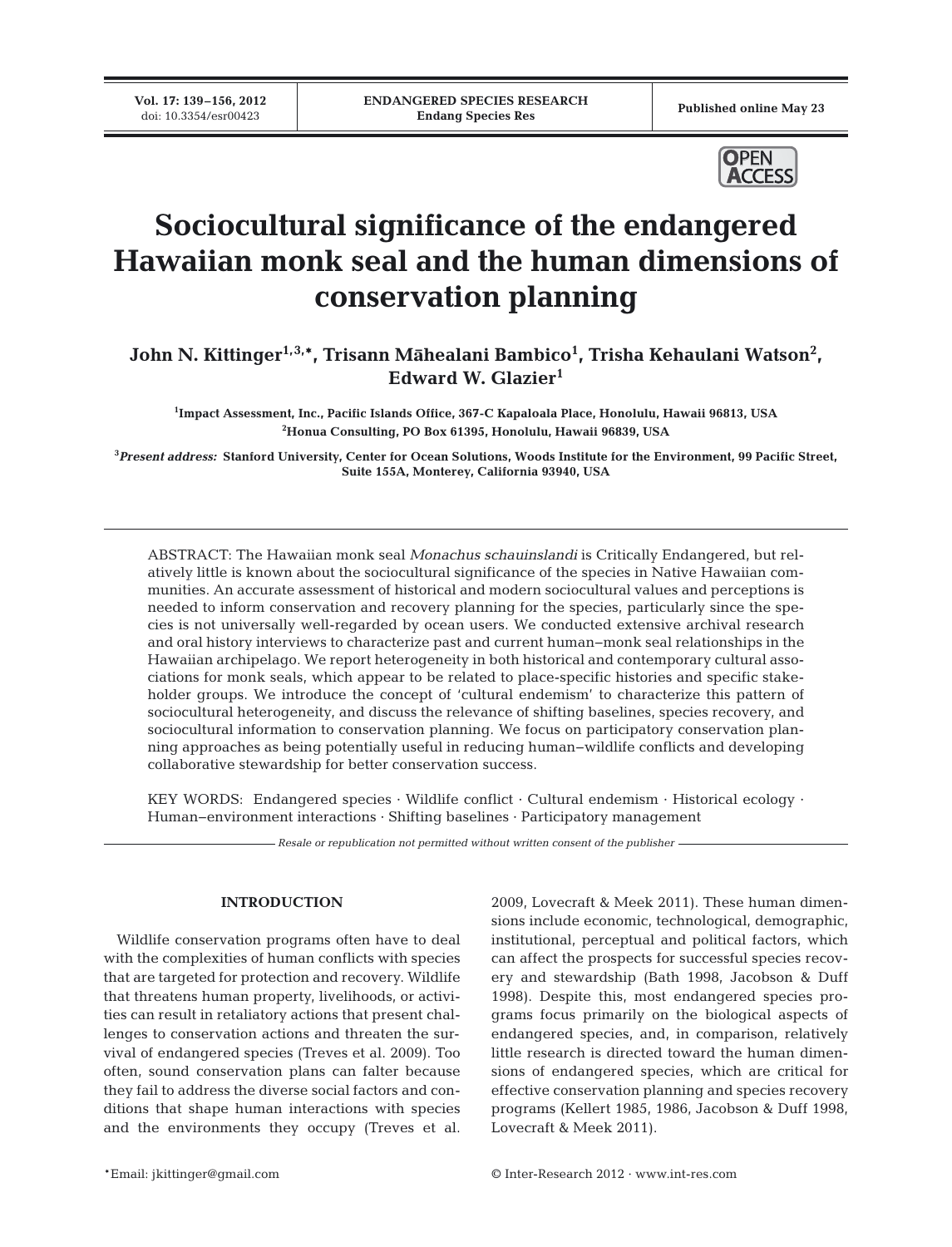Social and perceptual factors are especially important in understanding how human societies interact with endangered species and their habitats in places characterized by human−wildlife conflict (Clark et al. 1994, Tarrant et al. 1997, Bentrupperbaumer et al. 2006). Human−wildlife conflicts can develop through a myriad of different pathways, but are based in part on the underlying social values, norms and perceptions that structure human−environmental interactions. Stakeholders may exhibit a range of values for endangered wildlife (Kellert 1985, Treves 2008), and these values, like other social phenomena, are not static but evolve through time.

Human values and perceptions are strongly influenced by historical context, sociocultural setting and knowledge systems that develop in a place-based manner. This is particularly true in the Pacific Islands and other similar settings where indigenous cultures developed in-depth traditional ecological knowledge systems and close relationships with the environments that provided goods, values and services upon which they depended. In Polynesian communities, the values and perceptions of species and the ecosystems in which they are embedded are strongly influenced by traditional sociocultural practices, uses and knowledge systems. Ecosystem constituents are primarily viewed, not as independent units, but as part of an interconnected system in which humans are embedded as natural constituents (Handy & Pūkui 1972, Jokiel et al. 2011).

Species can, however, take on unique meanings and significance, which in turn mediate the way human societies interact with the species and its associated habitats. For example, many Pacific Islander cultures developed customary restrictions on use of sea turtles, which served to limit harvest and conserve the species (Allen 2007, Rudrud 2010). Sociocultural values and perceptions have evolved as island communities have been subjected to changing socioeconomic, political and institutional conditions, and as a result there is a need to understand how past relationships with endangered species affect current and future conservation efforts. This is particularly important given the diversity of stakeholders in coastal zones, many of whom may exhibit different perspectives on wildlife. Understanding the sociocultural dimensions of endangered species holds promise for effectively engaging stakeholders and reducing conflicts that can pose a threat to effective conservation.

The purpose of this article is to characterize the historical and contemporary significance of monk seals in Native Hawaiian communities and discuss the relevance of sociocultural data to current conservation challenges for endangered species recovery.

The Hawaiian monk seal is classified as 'Critically Endangered' (IUCN 2011) and gained protection under the United States Endangered Species Act in 1976. In the past few decades, monk seal populations have been increasing on the main Hawaiian Islands. This has led to increased conflicts with ocean users particularly fishers — which have occasionally resulted in intentional killings of monk seals. We provide a background for our case study and the social-ecological context of human−monk seal interactions in Hawai'i. We then describe our methodology and present the detailed results of our research, and finally, we discuss the significance of our findings and how the sociocultural significance of endangered species can be applied to conservation planning. We introduce the concept of 'cultural endemism' to characterize the place-specific context and sociocultural factors that influence social relationships with natural resources, and review the relevance of shifting baselines to species recovery. We conclude by discussing the potential of participatory approaches to conservation planning to reduce human−wildlife conflict and increase the efficacy of species conservation through collaborative stewardship.

## **BACKGROUND**

The Hawaiian Islands were among the last places on Earth to be colonized by humans. Voyaging Polynesians arrived in Hawai'i in approximately AD 1250 to 1290 (Wilmshurst et al. 2011); thereafter, they established complex societies and resource production systems that supported a dense human population with complex sociopolitical systems (Kirch 1985, Vitousek et al. 2004). Polynesians introduced exotic species and utilized both terrestrial and marine ecosystems for basic subsistence, altering endemic populations of fauna and flora and transforming natural ecosystems into cultural land- and seascapes in the process (Burney et al. 2001, Maly 2001, Kaneshiro et al. 2005, Athens 2009, Kittinger et al. 2011).

Hawaiian monk seals *Monachus schauinslandi* are estimated to have inhabited the Hawaiian archipelago for approximately 14 million yr; thus, the species has adapted to long-term geological changes in the archipelago (Ragen 1999, Ragen & Lavigne 1999). Monk seal habitats include shallow water reef habitat for pupping, weaning and foraging, sandy beach areas for hauling out, and deeper reef areas for foraging (Kenyon & Rice 1959, NMFS 2007). Hawaiian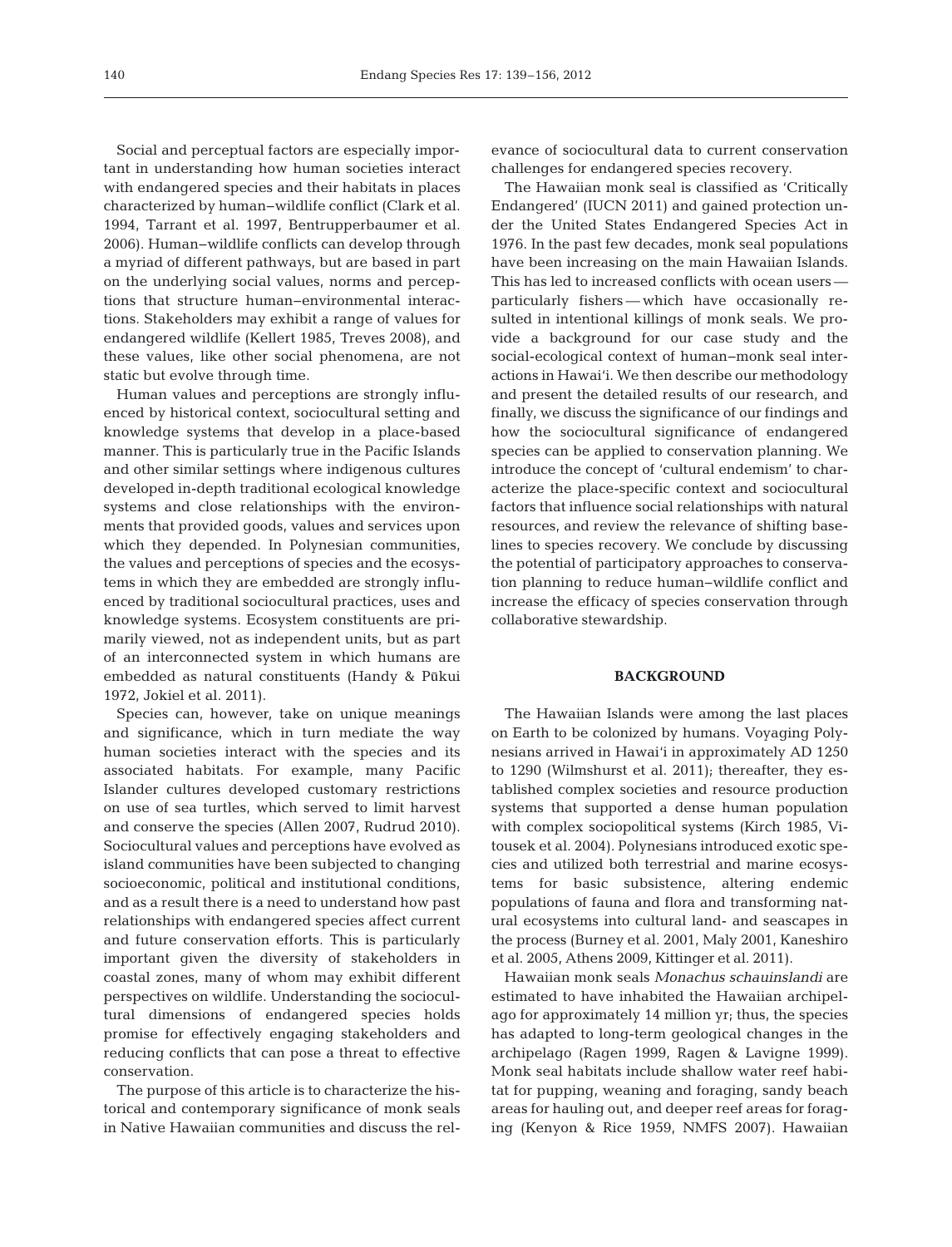monk seals are apex predators in coral reef environments, but exhibit extreme sensitivity and vulnerability to human stressors, which renders the species vulnerable to local extirpation and extinction (Kenyon 1972, 1980, Ragen 1999, Ragen & Lavigne 1999, Gilmartin 2002). The Hawaiian monk seal population is currently comprised of approximately 1200 individuals and is declining at a rate of approximately  $4\%$  yr<sup>-1</sup> (Antonelis et al. 2006, NMFS 2007).

Currently, the majority of Hawaiian monk seals are found in the remote and primarily uninhabited northwestern Hawaiian Islands (NWHI), but a smaller population is growing in the main Hawaiian Islands (MHI). Increased juvenile survivorship in the MHI versus the NWHI is likely due to the difference in interspecific competition, as large predators such as jacks and sharks are rare in the MHI and more abundant in the NWHI, where food limitation has limited survivorship (Baker & Johanos 2004, Baker et al. 2011). Monk seals in the MHI are threatened by human disturbances, and this is where the majority of human–monk seal conflicts have occurred.

Monk seal recovery is not universally supported in Hawaiian communities, and some ocean users view the species as a nuisance or threat. For example, >6 monk seals were recently killed by apparent intentional shooting, and foul play cannot be ruled out in the recent deaths of at least 5 other seals (Levine 2009, Anonymous 2010, Osher 2011, McAvoy 2012, Nasako 2012). The most commonly cited source of human−monk seal conflict is negative interactions with fishers. Common interactions include seals taking fish off lines or out of fishers' nets, but increasingly seals are interacting with boats and fishermen directly — in some cases, fishermen have been bitten by monk seals. These conflicts are a major concern for long-term conservation and recovery planning for the species, particularly considering the continuing decline in NWHI populations and increase in monk seal numbers in the populated MHI (Baker et al. 2011).

### **METHODS**

We employed 2 primary methods to characterize the sociocultural significance of the Hawaiian monk seal: (1) archival research and document analysis and (2) ethnographic research and oral history interviews with Native Hawaiian community members, elders *(kūpuna)* and cultural experts and practitioners. Our archival research efforts targeted historical and contemporary information about human−monk seal interactions and cultural significance of the species in documents retrieved from various institutional and online repositories. Our research targeted both English-language and Hawaiian-language sources, in cluding the extensive collection of archived Hawaiian-language newspapers and sources in existing compilations of historical documents (Balazs & Whittow 1979, Hiruki & Ragen 1992). English-language archival sources included:

(1) Published archaeological reports, containing zooarchaeological faunal assemblages and midden contents;

(2) Archival and historical documents containing anecdotal or descriptive data (e.g. reports from naturalists, missionaries and explorers; whaler's logbooks; historical newspapers);

(3) Published ethnographic information (e.g. re corded oral histories; interviews with elders); and

(4) Contemporary ecological data (e.g. population studies; genetic studies).

Our research also involved an exhaustive search in Native Hawaiian language newspapers for references to the Hawaiian monk seal. Newspaper searches were conducted in online databases of published and searchable newspapers (Ulukau 2003, Alu Like et al. 2006). As part of the search process, a list of Hawaiian language terms for the monk seal was developed and the etymology of these terms was investigated. All references were translated into English, categorized in terms of the type of account (e.g. fishing story, legend, chant, prayers, etc.) and then analyzed, resulting in an interpretation of each account and its meaning or significance in Native Hawaiian culture.

We also conducted unstructured ethnographic and oral history interviews with 30 Native Hawaiian community members, cultural practitioners and *kūpuna*. We targeted individuals known to possess extensive knowledge of endemic Hawaiian species, marine and coastal environments, and historic and contemporary cultural practices or knowledge that may have some association with monk seals. Interviews focused on cultural connections with the monk seal among Native Hawaiian communities, as determined through respondents' oral testimonies or reported statements about past and current relationships with the species. Respondents were identified through a chain referral, or 'snowballing' sampling process (Penrod et al. 2003, Bernard 2006), and we purposively selected individuals who were particularly knowledgeable of, or experienced with, monk seals or Native Hawaiian cultural knowledge systems (cf. Maxwell 1997). These methodologies are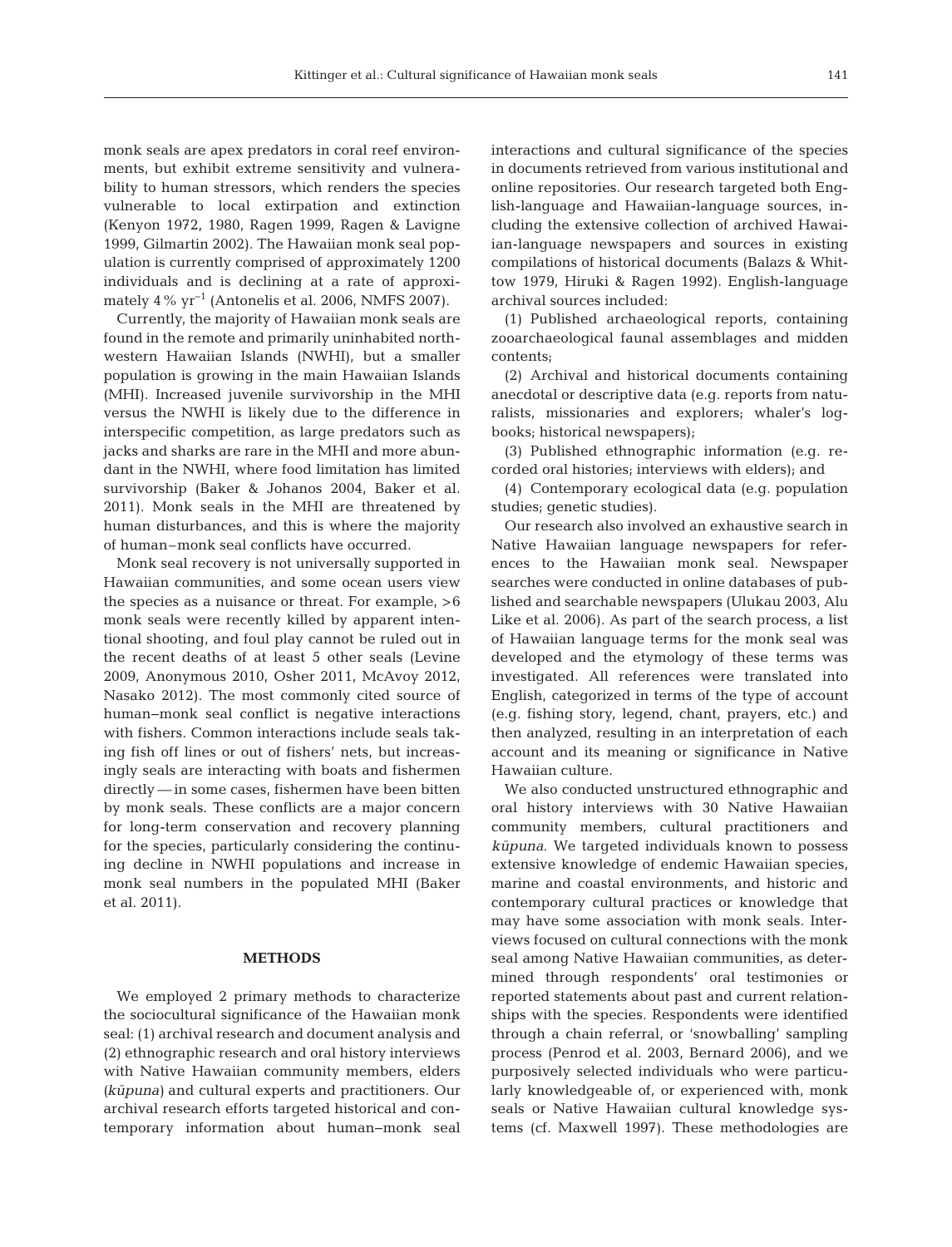commonly employed in social science research (Bernard 2006), including studies on marine resource use (e.g. Aswani & Hamilton 2004, Cinner et al. 2009).

Interviewees were comprised of respondents that exhibited the broad and sometimes conflicting range of views on the monk seal that existed in the Native Hawaiian community at the time the research was conducted. This purposive sampling of respondents allowed us to characterize a multiplicity of perspectives among community members, which can reveal different values and information that exist in different social groups and knowledge systems (Romney et al. 1986, Shackeroff et al. 2011). Interview methods followed existing standards in social science research (Kvale 1996, Seidman 1998, Bernard 2006), and interviews were conducted in a manner that was culturally appropriate and respected the traditional ecological knowledge systems of the respondents (Shackeroff & Campbell 2007).

Interviews were audio- or video-recorded, and, together with notes taken during the interviews, responses were coded into topical categories. We relied on an iterative methodology to describe, categorize and interpret our qualitative interview data an approach that is utilized commonly in the grounded theory approach (Glaser & Strauss 1967, Schatzman 1991, Thomas & James 2006). Our methods focused primarily on an inductive analysis to systematically determine patterns in our respondents' narratives rather than on theory generation, and the iterative methodology employed was designed to establish rigor in the analysis of our qualitative information (Baxter & Eyles 1997, Barbour 2001).

In addition to interviews, we also sought other evidence of monk seals in Native Hawaiian cultural knowledge, including historical accounts, chants *(mele)*, prayers *(oli)*, existing oral histories (e.g. Maly & Maly 2004), place names, and other traditional and customary knowledge forms. We also engaged in other ethnographic research methods, including site visits and participant observation in Hawaiian communities and places with names potentially referencing monk seals.

#### **RESULTS**

Our research uncovered a diversity of information about historical and contemporary relationships between Hawaiian communities and the monk seal *Monachus schauinslandi*. Below, we discuss our findings uncovered through different sources and research efforts. Additional material is included in the supplement at www.int-res.com/articles/suppl/n017 [p139\\_supp.pdf.](http://www.int-res.com/articles/suppl/n017p139_supp.pdf) It should be noted at the outset that although our research included a comprehensive search of traditional cultural sources, additional information may still be waiting to be discovered in extant Hawaiian literature and cultural knowledge forms.

#### **English-language archival sources**

The results of our archival search in English language sources have been published elsewhere (Watson et al. 2011), but a brief overview of these findings and an additional description is provided here for context and comparison with other research results. Our research in this diverse set of sources suggests that seal populations were probably locally extirpated in the MHI within the first century after Polynesian settlement (~AD 1250 to 1350). Pre-human seal populations probably never exceeded 15 000 individuals, which constitutes a small and vulnerable population for a large mammal (Watson et al. 2011). Remains of monk seals in archaeological deposits are limited to just a few sites that primarily date to the historic period (Fig. 1), suggesting that monk seals were opportunistically taken by Native Hawaiian hunters. Though several theories still exist, the most likely explanation based on the available evidence is that seal populations were probably rapidly diminished in Hawaiian prehistory by human hunters and harassment by their commensal mammals (particularly dogs *Canis familiaris)*.

The first few decades after western contact (AD 1778 to 1830) — before the Hawaiian language was translated into a written form — are among the least well understood periods in Hawaiian history. During this period, whaling, sealing and other trading vessels increasingly frequented the archipelago, and trade between Hawaiian communities and foreigners intensified (Kamakau 1992, 'Ī'ī 1993). Hawaiians became involved in the seal trade as early as 1811 ('Ī'ī 1993), and were conscripted as sailors on whaling and sealing vessels by Hawaiian monarchs (Kuykendall 1938, 1957, Naughton 1983, Beechert 1991). This period also witnessed major changes in the relationship between commoners and the land, including the abolishment of the Native Hawaiian religious system (Seaton 1974, Ralston 1984) that included traditional restrictions on some marine species (but not monk seals) (Beckley 1883, Titcomb 1972).

Despite several detailed English-language accounts of the Hawaiian Islands that date from this period, no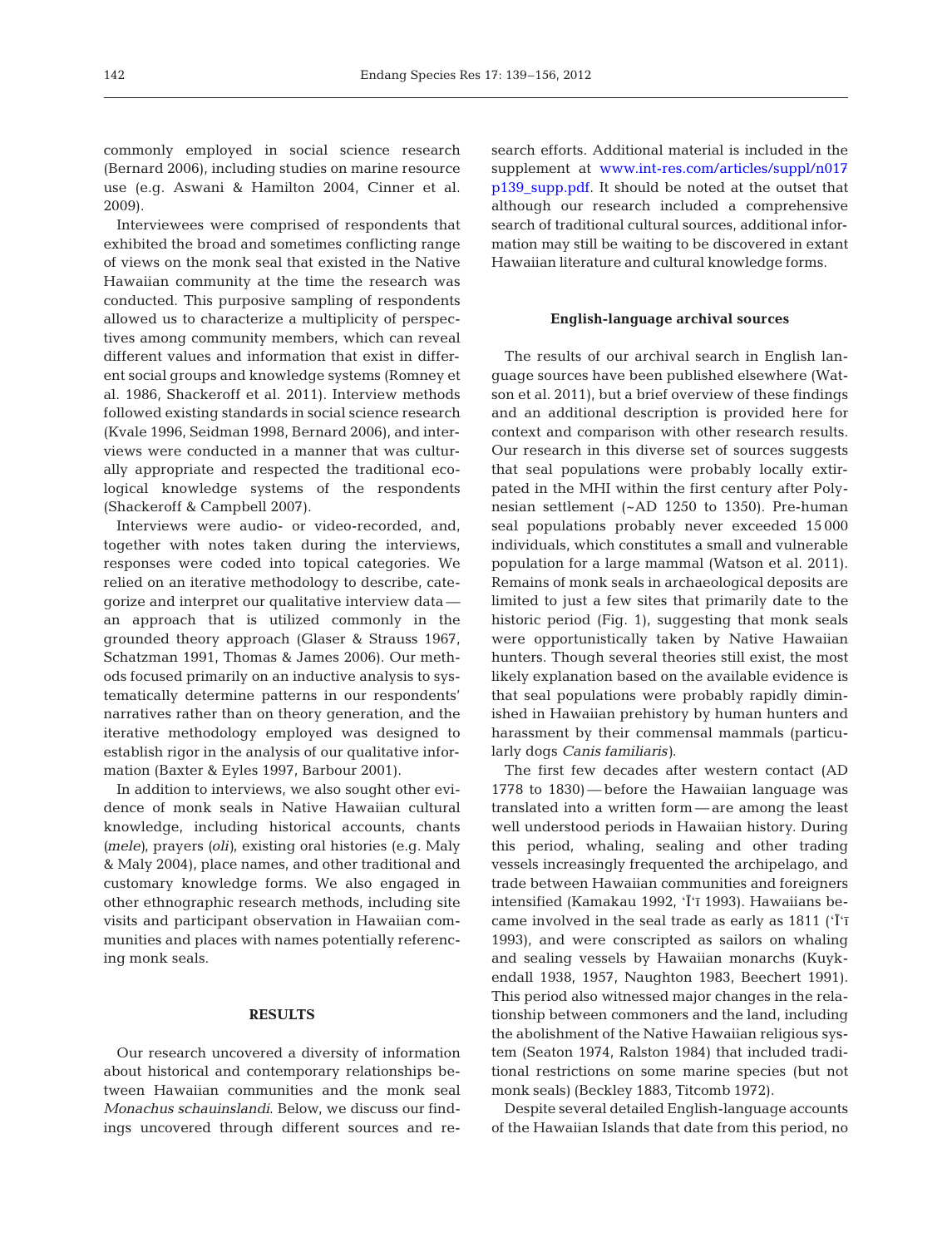

Fig. 1. Map of the main Hawaiian Islands, showing archaeological sites where monk seal *Monachus schauinslandi* bones have been recovered and places with names that potentially reference monk seals. Archaeological data from Rosendahl (1994), Office of Hawaiian Affairs (2010) and R. Rechtman (pers. comm.)

descriptions of monk seals were recorded in the MHI (see the supplement, Section 5). This strongly suggests rarity, particularly given that many early descriptions come from whalers and sealers that would have been interested in harvesting seals for their oil, or from explorers and naturalists that described other social and environmental contexts in great detail. Of these early descriptions, however, it remains difficult to disentangle which sealing cargoes were derived from ventures outside of Hawaiian waters (e.g. Alaska, the Pacific Northwest and the California coast) and which may have been comprised of monk seal populations from Hawaiian waters (Kuykendall 1929). When seals were discovered in the mid-19th century in the remote and uninhabited northwestern Hawaiian Islands, several sealing voyages were undertaken (Cobb 1905). Seals were also taken opportunistically in the NWHI during this period by visiting ships, including ones bearing Hawaiian monarchs (e.g. Anonymous 1857). Few monk seals survived the sealing ventures of the 19th century, resulting in near-extinction and extreme rarity throughout the archipelago in the early 20th century (Hiruki & Ragen 1992).

#### **Hawaiian-language newspapers**

The Hawaiian-language newspapers are an unparalleled resource in the Pacific in terms of the volume of material and richness of description (Nogelmeier 2010). Only ~10% of published newspapers have been electronically scanned and made searchable, but this constitutes a representative sample (P. Nogelmeier pers. comm.). Our search consisted of identifying Hawaiian terms for monk seals and the etymology of these terms. Next, we located articles containing these terms in online databases of digitized Hawaiian-language newspapers (Ulukau 2003, Alu Like et al. 2006) and translated these accounts (see the supplement, Section 7).

We discovered many terms for monk seals in our search in Hawaiian-language dictionaries, archives and newspapers (Table 1). The most commonly used term, '*ilioholoikauaua*, roughly translates to 'dog running in the rough [seas]' (Pūkui & Elbert 1986). Two other commonly referenced terms, '*sila*' and '*kila*,' are Hawaiian versions of the word seal,' and probably date to the post-contact era. Several previously unknown terms were also discovered, includ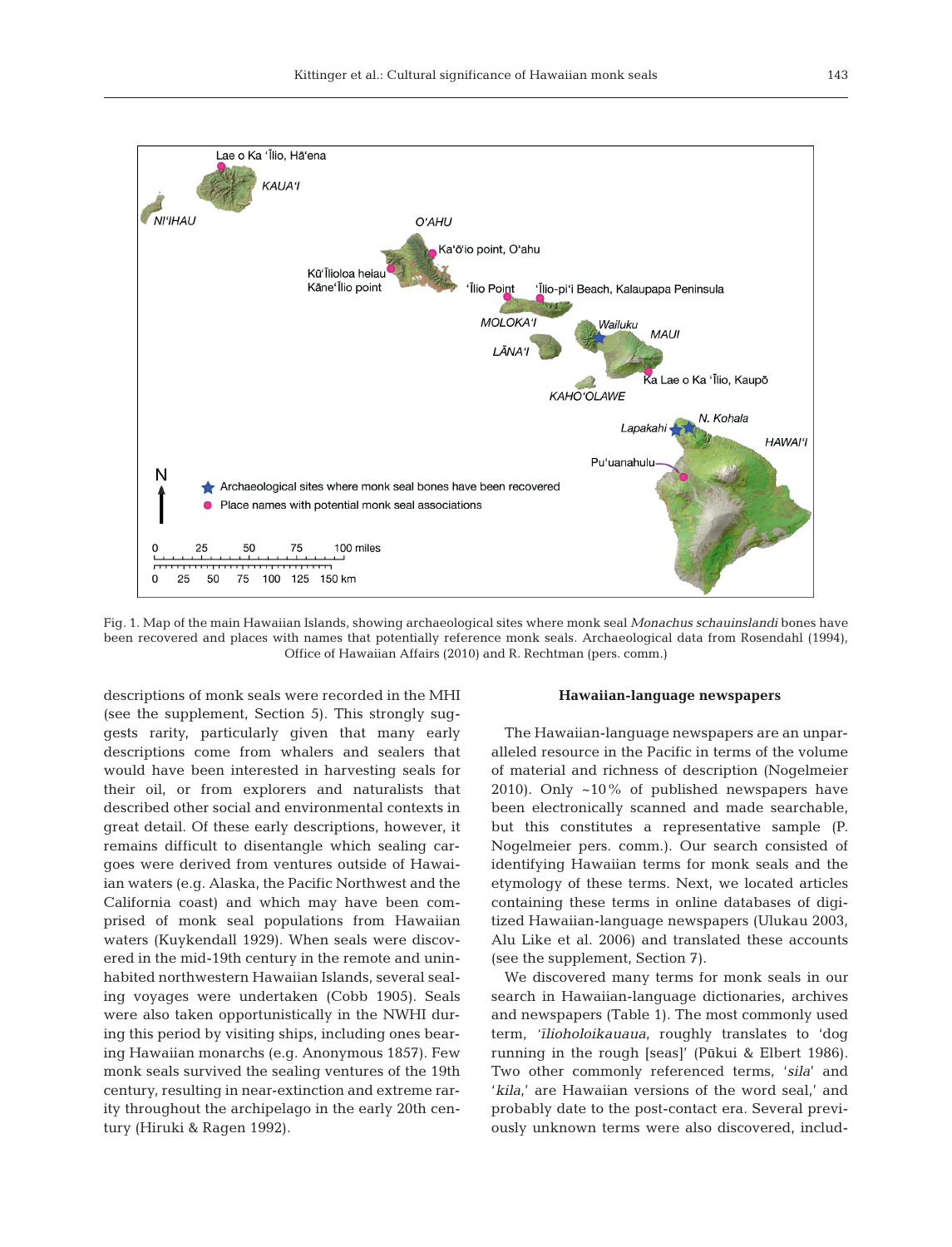Table 1. Native Hawaiian terms for the monk seal *Monachus schauinslandi*. Definitions and references are provided, including information derived from other archival and interview research efforts on these terms; square brackets indicate implied meaning or additional clarification from accompanying text. For additional information see the supplement, Section 6

| Term <sup>a</sup>       | Definition                                                                                       | Reference / Notes                                                                                         |
|-------------------------|--------------------------------------------------------------------------------------------------|-----------------------------------------------------------------------------------------------------------|
| 'īlioholoikauaua        | Seal, dog running in the roughness<br>[rough seas]                                               | Pūkui & Elbert (1986)/Entry does not appear<br>in the online dictionary (Ulukau 2003)                     |
| 'ioleholoikauaua        | A rat running beside the wave                                                                    | Beckwith (1951)                                                                                           |
| ʻīlioholoikauaua-a-Lono | The dog running at the voice of Lono                                                             | Fornander (1916–1920) (Vol. IV, p. 273)/<br>Only known reference                                          |
| ʻīlioheleikauaua        | The dog running in the waves                                                                     | Andrade (2008)                                                                                            |
| 'īlioholoikekai         | The dog running in the sea                                                                       | Mo'olelo (oral traditions) from kūpuna and<br>kumu (elders & teachers)                                    |
| ʻaukai                  | Seafaring                                                                                        | Mo'olelo (oral traditions) from kūpuna                                                                    |
| holoikauaua             | i'oa Pearl and Hermes Reef [NWHI].<br>Literally, [Hawaiian monk seal that]<br>swims in the rough | Kōmike Hua'ōlelo (2003)                                                                                   |
| hulu                    | Seal, named for its valuable fur                                                                 | Pūkui & Elbert (1971)                                                                                     |
| sila / kila             | Hawaiian versions of the English<br>word "seal"                                                  | Kōmike Hua'ōlelo (2003)/It is probable that use of<br>this term did not begin until after foreign contact |
| ohulu (ō-hūʻ-lu)        | O, to spear, and hulu, fur or feathers.<br>A seal hunter                                         | Parker (1922)/Entry does not appear in the online<br>dictionary (Ulukau 2003)                             |
| he ilio o ke kai        | Seal                                                                                             | Andrews (1865)                                                                                            |
| sila pühuluhulu         | Fur seal                                                                                         | Kōmike Hua'ōlelo (2003)                                                                                   |
| sila Hawaiʻi            | Hawaiian monk seal                                                                               | Kōmike Hua'ōlelo (2003)                                                                                   |
| 'iliopi'i               | Climbing dog                                                                                     | Hawaiian language newspapers; maps                                                                        |
|                         |                                                                                                  |                                                                                                           |

a There have been several changes in the definitions of some terms in Hawaiian language dictionaries over time (Elbert 1954). For the term ʻ*iole*, one edition of the Hawaiian dictionary defines the term as, "**ʻiole**. 1. Hawaiian rat (*Rattus exulans*); introduced rat, mouse; rodent (see ʻ*iole-la*¯*paki*, ʻ*iole-manakuke*, ʻ*iole-pua*ʻ*a*); mole. **hō'iole**. To behave like a rat. *Fig.*, to steal, cheat, lie in wait in order to assail. 2. Name for a sinker of a squid lure." (Pūkui & Elbert 1971). A later edition of the same dictionary contains the following definition, "**ʻiole** n. 1. Hawaiian rat (*Rattus exulans*); introduced rat, mouse; rodent (see ʻ*iole la*¯*paki*, ʻ*iole manakuke*, ʻ*iole pua*ʻ*a*); mole (Isa. 2.20); considered by some an ʻaumakua. Cf. *piko pau* ʻ*iole*, haumaka'iole, pa'ipa'i'iole, papa'iole, 'uwī'uwī 3. hō.'iole To behave like a rat; ratlike. Fig., to steal, cheat, lie in wait in order to assail." (Pūkui & Elbert 1971, underlining added for emphasis). The reason for the change in definition is unknown, but noteworthy in that the later definition specifies that the animal is known to be an ʻ*aumakua*. '*Aumakua* are "family or personal gods, deified ancestors who might assume the shape of…[various animals]" (Pūkui & Elbert 1986)

ing '*hulu*,' which is defined in an earlier dictionary as 'seal, named for its valuable fur' (Pūkui & Elbert 1971). This term was also used by some respondents in interviews to reference monk seals (see video by T. K. Watson at www.nameahulu.org). Another term, '*ohulu*,' is defined as a seal hunter (Parker 1922). The term '*palaoa*' commonly references whales or other cetaceans, but in a traditional chant (the Kumulipo), it may also apply to other marine mammals including monk seals (Nerveza 2010). Some respondents knew of other names for the monk seal, but declined to provide the names because of worries about how the names would be used.

Most references to monk seals in Hawaiian-language newspapers date to the mid-to late 19th century (see the supplement, Section 8), and references are primarily used in a neutral tone with little description. For example, writers used the term '*ilioholo-ikauaua* to reference seals in translations of

English works, and other descriptions use the same term to describe seals on sealing voyages to Alaska and the United States Pacific northwest, on which Native Hawaiians served as crew members. For example, one writer describes a trip to the Arctic where the crew were kept warm by 'the pelt of the '*ı¯lio-holo-i-ka-uaua* and the other slippery, furry animals,' while another writer describes the arctic as 'Just snow is what is seen there, no plants; the polar bear is still important, with the '*ilioholoikauaua*, and the sea elephants.' Other writers used the term '*iliokai* or '*ilio o kai* (seadog) and *sila* (seal) in descriptions of sealing expeditions. These accounts provide little information about the cultural relationship with monk seals but do provide evidence that the name was known to Hawaiian writers during a time when monk seals were rare in the Hawaiian Islands. Other references are more telling of cultural relationships, and several contain negative connota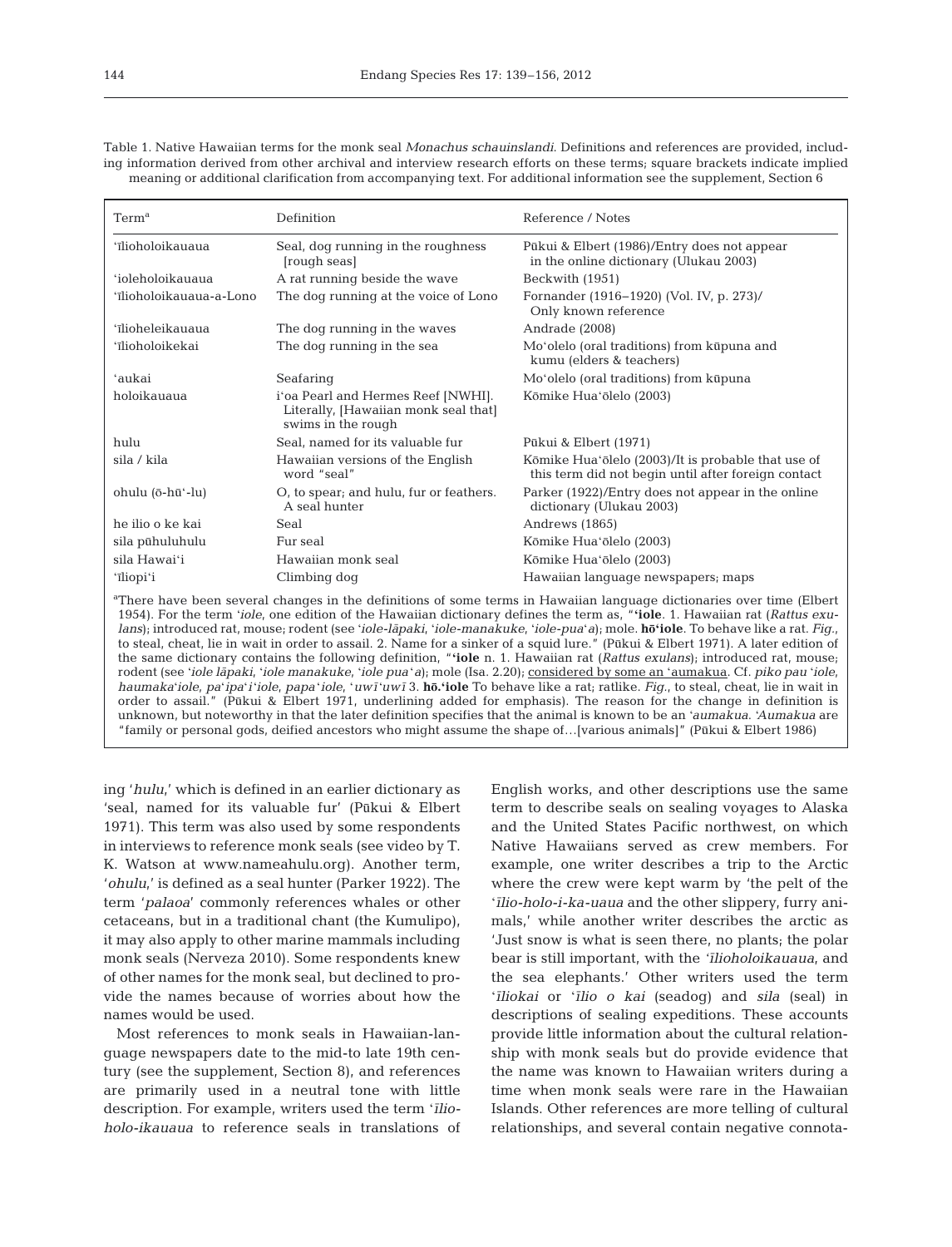tions. For example, one writer implores fellow Hawaiians not to 'slacken in their moral resolve like the '*ilioholoikauaua*,' and another writer uses the term loosely as an insult (see the supplement, Section 7). These references provide some evidence that the monk seal was not viewed in a positive manner, but the context does not provide enough description in order to determine why these views were held.

The Hawaiian-language newspapers also provide some evidence that monk seals were harvested and consumed as part of customary practice. For example, one writer writes in a story 'What are the things you think we eat here? Turtle liver, shark fin, and the broiled meat of the '*ilioholoikauaua*.' Another writer suggests that monk seal furs were collected as part of customary tribute to land managers *(Konohiki)*, writing, 'and then, they lay down these things the *Konohiki* (land manager) requested: pig, dog, cloth, fiber, fur ['o ka hulu], fishing net, everything. These are the goods that we exhibited in ancient days' (see the supplement, Section 7). These descriptions, though limited, suggest that monk seals were traditionally harvested for their meat and fur.

#### **Traditional cultural sources**

In addition to archival and interview research, other sources of cultural knowledge were accessed and reviewed to ascertain information about Hawaiian monk seals. These sources included *mele* (songs), *oli* (chants), *mo*'*olelo* (oral tradition), and other traditional knowledge forms. One such source is the Kumulipo, a detailed chant that chronicles the creation story, geneaology and mythology of ancient Hawai'i (Beckwith 1951). Previously it was not believed that any references to the monk seal were found in the Kumulipo, but the term '*ioleholoikauaua*' in one section may reference the Hawaiian monk seal (see the supplement, Section 2). The description of the *ioleholoikauaua* as 'a rat running beside the wave,' is reminiscent of monk seals, and the description of the monk seal in this section of the Kumulipo is also consistent with other descriptions and perceptions of monk seal behavior found in Hawaiian-language sources.

The monk seal is also mentioned in the *mo*'*olelo* (oral tradition) about the Legend of Hawai'i-loa. In this story, the monk seal is described as '*ilioholoikauaua-a-Lono*, and is associated with the Hawaiian god Lono:

After Light had been created or brought forth from the *Po* [the darkness or chaos] the gods looked upon the empty space *[ka lewa]* and there was no place to dwell

in. They then created the heavens for themselves. Three heavens did they create or call into existence by their word of command. The uppermost heaven was called '*Lani-Makua*,' the one next below was called '*he Lani o Ku*,' and the lowest was called '*he Lani o Lono*.'

The first man, generally called Kumu Honua, had a number of names − already mentioned; he was a tall, handsome, majestic looking person, and so was his wife. He was along upon the land for about one century *[kipaelui* or *kihipea]* before his wife Lalo Honua was created.

Among the animals enumerated in the legend as dwelling in peace and comfort with Kumu Honua in Kalani i Hauola were:

Ka puaa nui Hihimanu a Kane [the large Hihimanu hog of Kane]; ka ilio nui niho oi a Kane [the large sharptoothed dog of Kane]; ka ilio holo i ka uaua a Lono [the dog running at the voice of Lono]; ka puaa maoli [the common hog]; ka ilio alii a Kane [the royal dog of Kane]; na moo [lizards]… (Fornander 1916−1920, see the supplement, Section 3; underlining added for emphasis).

This reference is the only known description of the linkage between the god Lono and the monk seal and the only known account of the term '*ka-ilio-holo-i-kauaua-a-Lono.*' The association with Lono is also interesting because dogs are typically associated with the god Kane, and many other ocean animals are associated with the god Kanaloa. Additional information is available in Sections 2 to 4 of the supplement.

#### **Hawaiian place names**

Hawaiian place names serve a variety of functions but commonly convey cultural information and associations with geographical features (Pūkui et al. 1974). Place names are often understood, interpreted and perpetuated within traditional *mo*'*olelo* that developed in a place-based manner. We performed a search through cartographic and archival sources to identify places in the Hawaiian Islands that potentially reference monk seals. We also undertook several site visits at places believed to be named for monk seals, and obtained additional information about these place names in interviews with local residents and through personal observations.

We identified several sites in the Hawaiian archipelago with names that likely reference the Hawaiian monk seal and many other sites with names warranting more investigation (Fig. 1, Table 2). Two sites have historical associations with monk seals, including a small cape and bay on the rugged Kalaupapa peninsula of Moloka'i. The historical place name 'Īlio-pi'i is translated literally as 'climbing dog' (Table 2); this seems appropriate, as monk seals commonly pup on beaches in this area in modern times.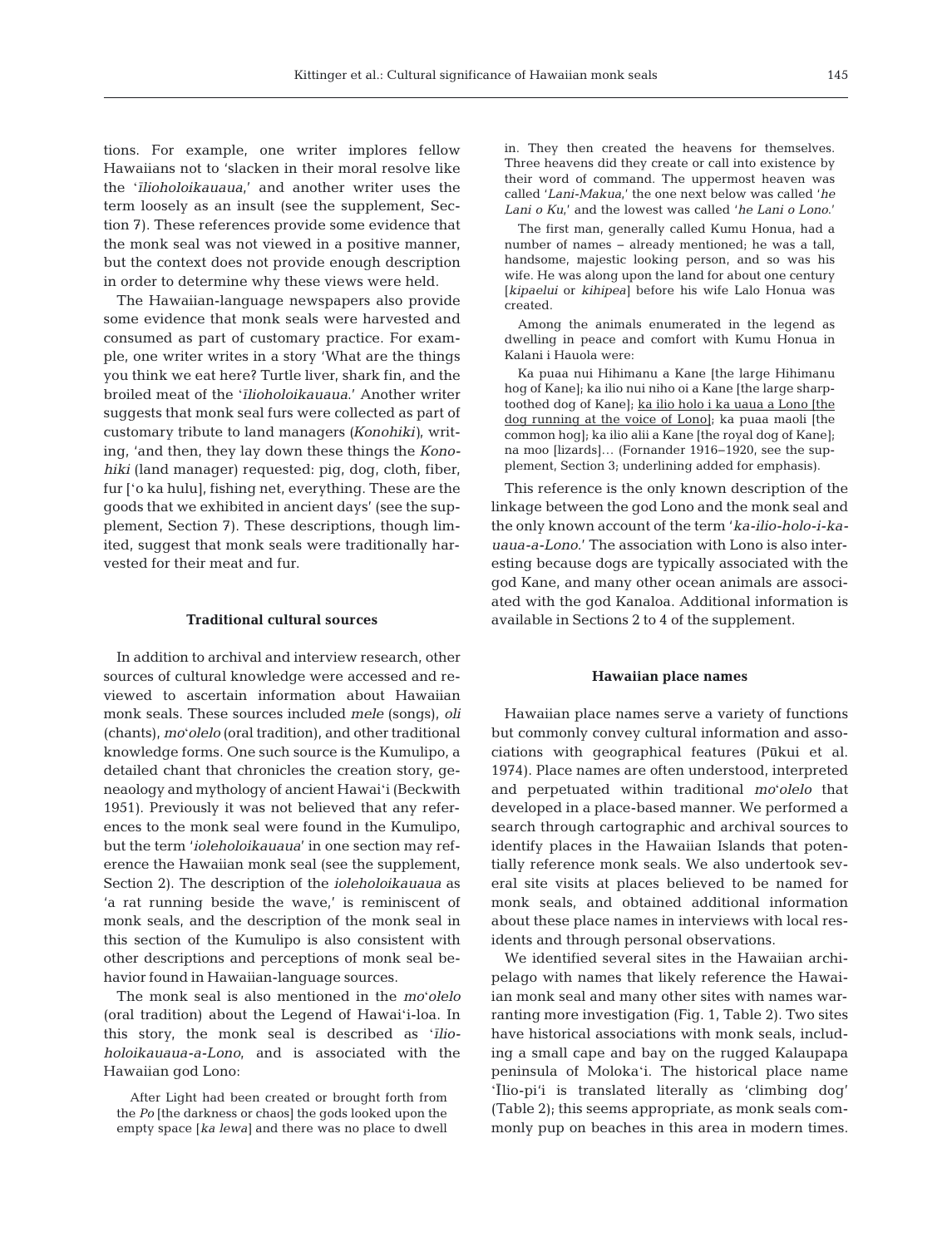| Place name/<br>District, island                          | Notes and definition                                                                                                                                                                                                                                                                                                                                              | Source              |
|----------------------------------------------------------|-------------------------------------------------------------------------------------------------------------------------------------------------------------------------------------------------------------------------------------------------------------------------------------------------------------------------------------------------------------------|---------------------|
| 'Ilio-pi'i Beach <sup>a</sup> /<br>Kalaupapa, Moloka'i   | Cape and bay, Ka-laupapa peninsula, north central Moloka'i.<br>Perhaps lit., 'climbing dog'                                                                                                                                                                                                                                                                       | Pūkui et al. (1974) |
| 'Ilio Point/NW Moloka'i                                  | Point and quadrangle, West Moloka'i, 'dog point' or 'the headland of<br>the dog'                                                                                                                                                                                                                                                                                  | Pūkui et al. (1974) |
|                                                          | The red dog of 'Ilio Point, the shark god Kainalu would take the form of<br>a dog every fifth year to pay homage to his deceased ancestors on land                                                                                                                                                                                                                | Ne & Cronin (1992)  |
| Lae o Ka $\cdot$ Ilio <sup>a</sup> /                     | 'The headland of the dog' or 'the cape of the dog'                                                                                                                                                                                                                                                                                                                | Pūkui et al. (1974) |
| Halele'a, Kaua'i                                         | Refers to the endangered Hawaiian monk seal known to Hawaiians<br>as 'īlio hele i ka uaua (dog running in the rough seas)                                                                                                                                                                                                                                         | Andrade (2008)      |
| Ka-lae-o-ka-'īlio/<br>Kaupō, Maui                        | Points at Kona, Hawai'i, Kau-pō, Maui, northwest Moloka'i (also called<br>'ilio and Ka-'ilio). Lit., 'the cape of the dog'                                                                                                                                                                                                                                        | Pūkui et al. (1974) |
| Pu'uanahulu,<br>Ka-lae-o-ka-'īlio/<br>Kona, Hawai'i      | Hill and land sections, Kai-lua, Pua-kō, Wa-ki'i, and Ka-'ohe.'Lit.,<br>ten-day hill. (Perhaps named for a supernatural dog of that name;<br>see Ka-lae-o-ka-'īlio. In some accounts, Anahulu was a priestess; at<br>the Kona Point in a sea pool is the body of Anahulu, a supernatural<br>dog that was changed to stone by Pele)                                | Pūkui et al. (1974) |
| Kū'īlioloa heiau,<br>Kāne'īlio Point/<br>Wai'ānae, O'ahu | Heiau at tip of Kāne'īlio Pt., Wai-'anae qd., O'ahu, named for a<br>legendary dog who protected travelers; later the qualities of a bad<br>dog were unfairly attributed to him. In one story he is defeated by<br>Kama-pua'ā. Lit., long dog Kū                                                                                                                   | Pūkui et al. (1974) |
| Ka'ō 'io Point/<br>Koʻolau Poko &<br>Ko'olau Loa, O'ahu  | Same as Ka-lae-o-ka-'ō'io: point and beach park, also called Ka-lae-'ō'io, Pūkui et al. (1974)<br>at Kua-loa, O'ahu, the boundary point between Ko'olau Poko and<br>Ko'olau Loa. Lit., the cape of the bonefish;                                                                                                                                                  |                     |
|                                                          | Place of residence of the 'īlio hā of Kāne, named Kauhike 'īmakaokalani Nogelmeier (2006)<br>'ilio ha is like an oversized, hulking dog,  huge, heavy, plump, and<br>fleshy. But this dog-uncle of ours you see there has the body of a<br>massive dog, and the largest expanse of his fur is on his head and neck<br>(underlining for emphasis added by authors) |                     |

Table 2. Place names with potential references to monk seals *Monachus schauinslandi* in the Hawaiian archipelago. Lit: literally

Another site, Lae o Ka 'Īlio, is located in the Hā'ena community on the rural north shore of Kaua'i island. Andrade (2008) writes that Lae o Ka 'Īlio translates to 'the headland of the dog,' and 'refers to the endangered Hawaiian monk seal known to Hawaiians as '*ilio hele i ka uaua* (dog running in the rough seas). Residents saw seals there even in the days before the federally established laws now protecting them caused a dramatic increase in their numbers in the main Hawaiian islands' (Andrade 2008). Finally, the modern name Holoikauaua has been given to Pearl and Hermes Atoll in the NWHI. Although the exact origin of the name is unclear, it is stated that the name 'celebrates the Hawaiian monk seals that haul out and rest' at the atoll (USFWS 2008).

a Documented historical place names that reference monk seals specifically

There are numerous additional sites throughout the archipelago that may warrant more research, and many of these sites have references to dogs that

have ocean connections or descriptions befitting monk seals (Table 2). In the *mo*'*olelo* about the god Hi'iakaikapoliopele (Hi'iaka), whose travels through the archipelago are recorded in a lengthy and detailed chant, Hi'iaka describes an area on the island of O'ahu (Ka'ō'io Point) that is the residence of the 'īlio hā of Kāne, which has 'the body of a massive dog, and the largest expanse of his fur is on his head and neck…' (Nogelmeier 2006) (see the supplement, Section 2). Though it is unknown if this description explicitly refers to monk seals, the description of the 'īlio hā as 'huge, heavy, plump, and fleshy' and as an 'oversized' dog is reminiscent of the physical appearance of monk seals. Unlike the previous *mo'olelo*, in this story the seal-like animal is associated with the Hawaiian god Kane, who is traditionally associated with dogs. Another site, Pu'uanahulu, was 'perhaps named for a supernat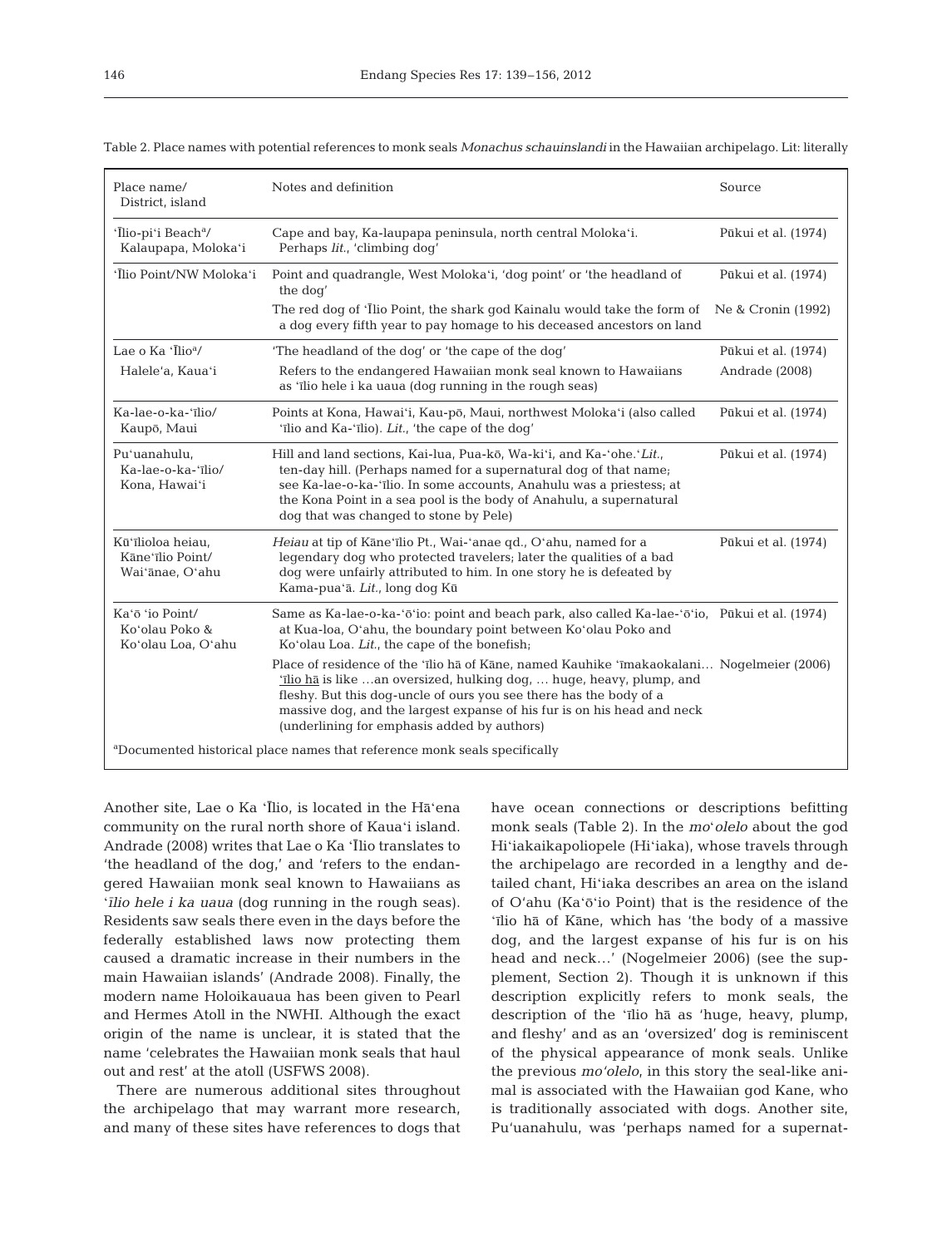ural dog of that name' (Pūkui et al. 1974). The Hawai'i Department of Land and Natural Resources has linked 'Īlio Point, or Kalaeokailio, to an ancient legend of a red dog, rather than a monk seal (DLNR 2009, citing Ne & Cronin 1992), but monk seals are common to the area (Duvall II 2009). Lae o Ka 'Īlio Point on the northwest tip of Molokaʻi, also known as 'Īlio Point, bears similarity in name to other points and headlands in Kauaʻi, Hawaiʻi and Maui (Fig. 1, Table 2). Finally, a *heiau* (ritual site) in the Waiʻanae district of Oʻahu island, named Kūʻilioloa ('The long dog form of Kū'), has an associated *mo*ʻ*olelo* that references a dog that would bark at the ocean when enemies were approaching. Respondents that identified this site said that although the name has '*īlio* (dog) in it, it does not necessarily mean it was named after the monk seal.

## **Interviews in Native Hawaiian communities**

We interviewed a representative cross-section of individuals with different knowledge sets, resource use patterns, perspectives and expertise to uncover cultural information about the Hawaiian monk seal. We also reviewed existing interviews that focused on monk seals, marine environments and similar topics for context. All interviewees indicated that monk seals were relatively new to ocean users in the MHI, with the first personal observations dating to the 1940s and most respondents not indicating experiences with the monk seal until the 1960s. These observations were consistent with previously published ethnographic research among local fishermen and community elders *(kūpuna)* in the Hawaiian Islands, suggesting perceived rarity among tenured ocean users until the past few decades (Maly & Maly 2003a,b,c,d, 2004). Many respondents noted that their encounters with monk seals have increased in the past few decades, and these perceptions were similar to those expressed by some community members at public meetings about the monk seal (ERM−West Inc. 2011). A separate survey effort indicated that >80% of respondents had personally encountered monk seals in the MHI, but their knowledge of the species was relatively low (SRGII 2011). Respondents' personal experiences are similar to ecological surveys and analyses showing increases in the MHI monk seal population over the past few decades (Baker & Johanos 2004, Baker et al. 2011).

Respondents exhibited a plurality of views regarding the monk seal, ranging from hostility or ambivalence to strong feelings of conservation and stewardship based on familial associations with the species. This suggests lack of a consensus in the Native Hawaiian community regarding the monk seal and heterogeneity in perceptions and sociocultural values associated with the species.

Among interviewees that expressed positive views about the monk seal, a small subset indicated a strong sociocultural association with the monk seal. Some interviewees described families on Hawaiʻi and Oʻahu Islands that consider the species to be ʻ*aumakua*, the 'family or personal gods, deified ancestors who might assume the shape of…[various animals]' (Pūkui & Elbert 1986). ʻ*Aumakua* are traditionally protected by their associated families, and various cultural protocols are followed to steward the relationships between the family and their ʻ*aumakua*. Notably, the monk seal is not named as a common ʻ*aumakua* (Pūkui & Elbert 1986), but this does not necessarily mean that the families have recently adopted this cultural association. ʻ*Aumakua* can be associated with families for many generations, reaching far back into history, or can be recent additions based on events that carry special cultural meaning and significance. Additionally, some communities have conducted spiritual ceremonies for monk seals during which the monk seal is recognized as part of the ʻ*ohana*, or family. Respondents have said that the details of such activities are deliberately kept  $h\bar{u}n\bar{a}$ , or secret.

Some respondents shared *mo*ʻ*olelo* about monk seals that indicated a mythological association for the species. In one account from the island of Molokaʻi, a *kupuna* (community elder) told of a monk seal that washed up without a head in 1947. The *kupuna* indicated it was the work of Kauhuhu, the famed shark god of the area who patrolled the waters from Moananui to Pelekunu. Another *mo*ʻ*olelo* from Hawaiʻi Island tells of a pair of lovers that suffered the wrath of the jealous shark god Kua. After his affections were spurned, he curses the woman, turning her into a monk seal and her male companion into a butterfly so both could not be together. The pair were later reunited in their human forms by the god Kū (see the supplement, Section 4). These *mo*ʻ*olelo* indicate a historical cultural association with the monk seal, but appear to be limited to a few places where familial traditions have preserved the stories.

For some *kūpuna*, the specific origins of the animal and its significance in Hawaiian culture are irrelevant, as according to these respondents, the traditional Hawaiian sense of stewardship extends to all species and the environment. One respondent,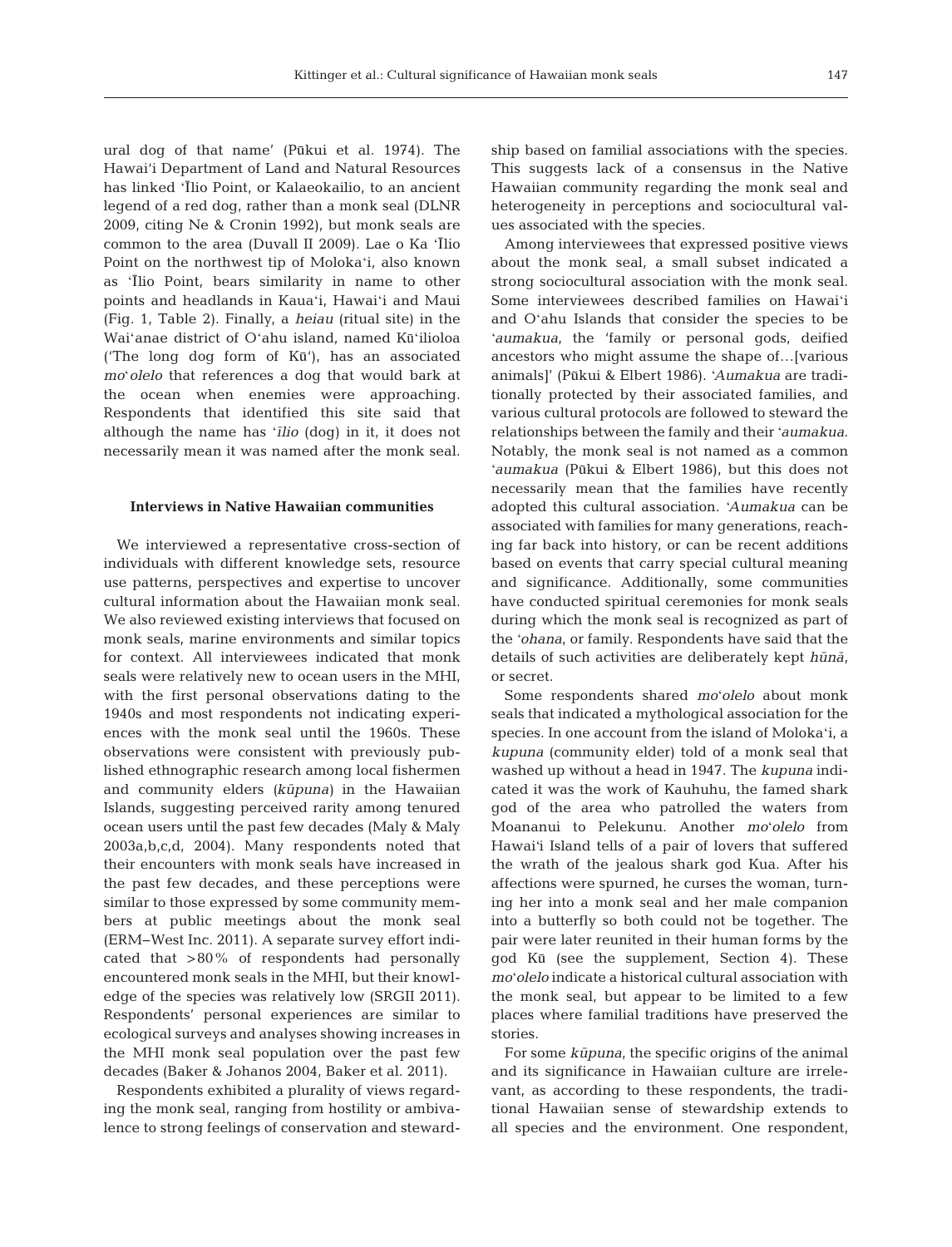for example, expressed, 'whether they are hānaiʻ [adopted] or hānauʻ [born of, as in a son or daughter], monk seals are part of the ocean and we, humans, have an obligation to protect them.' This perspective has also been shared by other community elders interviewed about the monk seal (videos by T. K. Watson at www.oha.org.hla/HLA159/ and R. Seldon & J. B. Lucas at www.youtube.com/watch?v= jJsuqUAU\_to). These views indicate an evolving sociocultural significance ascribed to the species in the modern context, drawing on traditional conceptions of human−environmental relationships.

While some Native Hawaiian community members hold positive views about the monk seal, many others view the monk seal negatively and do not ascribe any cultural significance to the species historically or in modern times. Among these respondents, the seal is primarily viewed as endemic to the NWHI and not to the MHI. Some respondents view the seal as an invasive species in the MHI and believe the species should remain in the NWHI only. Respondents commonly cite the lack of Hawaiian cultural references to the seal in traditional chants, *hula* [dance] and other knowledge forms. Other respondents pointed to the lack of evidence that the monk seal was ever used for food, tools, weapons, fabrics, medicine, or combustible material. One respondent emphasized that 'everything in Hawaiʻi had a common use… since there was no [use], then it must not be native.' Other respondents pointed to the lack of monk seal bones (ʻ*iwi*) found in archeological excavations. Respondents on Maui were not aware of any place names, sacred sites (*wahi pani*), or fishing shrines (*ko*ʻ*a*) named after the monk seal. They also mentioned that  $k\bar{u}p$ *una* (elders), never mentioned the monk seal, and that they did not know of any families that regarded the monk seal as their ʻ*aumakua* (spiritual family guardian).

Monk seals are viewed by some respondents as direct competitors to fishers and their families which preferentially take fish specifically targeted by fishers. Many respondents believe that when negative fisheries interactions occur, they inhibit the ability of fishers to provide food for the household. Other fishers cite the aggressive behavior of monk seals as a major problem. These interactions are viewed by some respondents as impacting cultural fishing practices, and are further compounded by existing regulations that restrict fishing (HDAR 2011) and the depleted condition of fisheries resources (Friedlander & DeMartini 2002, Friedlander 2004). Among these respondents, the view that the monk seal is not endemic is exacerbated by prohibitions against interacting with the seal. Respondents believe that modern cultural knowledge cannot be generated because the monk seal 'cannot be touched and used for anything.' Restrictions on use have precluded indigenous communities from perpetuating cultural traditions for other protected species such as sea turtles (Kinan & Dalzell 2005, Rudrud 2010).

In a few places in the archipelago, monk seals are regarded as a natural part of the ecosystem, and human−monk seal conflicts appear to be minimal. These areas tend to be rural and fairly isolated communities that are characterized by a higher degree of self-sufficiency, and where familial traditions and local decision-making processes are preserved. On Niʻihau Island, for example, monk seals became established nearly 3 decades ago. Community members discussed the social impacts associated with monk seal colonization (e.g. increased presence of sharks), and ultimately decided to act as stewards of the species (K. Robinson, letter to P. Dalzell, Western Pacific Regional Fishery Management Council, 8 July 2008). As a result, a thriving sub-population has become established, and residents have developed a stewardship ethic towards the species. A similar situation exists in the isolated Kalaupapa community on Molokaʻi Island, where another sub-population is thriving in the MHI, and where community residents largely leave seals alone. In these communities, fishers and ocean users will move away from areas with seals in order to minimize interactions.

## **DISCUSSION**

Our research suggests that the Hawaiian monk seal *Monachus schauinslandi* was likely extirpated in the MHI soon after voyaging Polynesians settled in the archipelago (~AD 1250). Though several other competing hypotheses remain (Watson et al. 2011), based on our review of the available information, the most likely explanation is that seal populations were probably rapidly diminished by human hunters and harassment by their commensals soon after initial arrival. This theory has been advanced before in several forms (e.g. Kenyon 1980), but to our knowledge has not been substantiated with a comprehensive review of archival sources. Monk seals were probably rare, but not absent, in the MHI through the many centuries during which pre-contact Native Hawaiian societies developed in the archipelago. In the post-sealing era of the early 20th century, various human perturbations in the NWHI kept populations relatively low until the species was protected under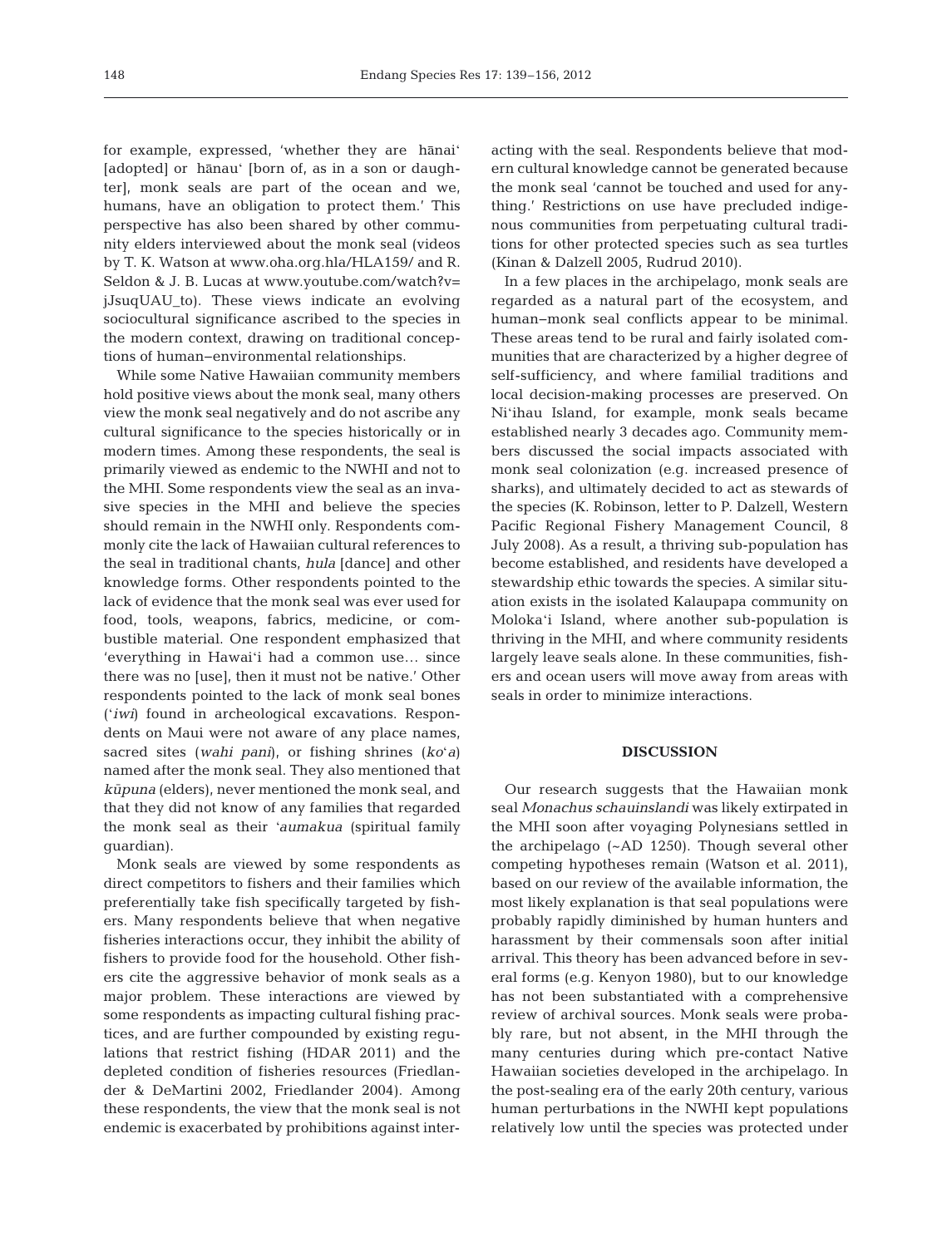the Endangered Species Act in the 1970s (Kenyon 1972, 1980). Starting in approximately the mid-1990s, seal populations have begun re-populating the MHI (Baker & Johanos 2004), leading to in creased conflicts with ocean users. Below, we discuss the heterogenous nature of cultural information about the monk seal, the relevance of historical baselines to species recovery, and the application of sociocultural information to conservation planning.

## **Heterogeneity in traditional ecological knowledge and cultural endemism**

Our research on the sociocultural significance of the species suggests that the monk seal is not uniformly known to Native Hawaiian communities. There is little evidence that monk seals played a significant role in traditional Hawaiian culture in pre-Western contact (prior to AD 1778) or historical times. Cultural references and traditional ecological knowledge for the monk seal appear to be sequestered in specific knowledge systems ascribed to either a specific place, familial association, or oral tradition. References to the species are also inconsistent in Native Hawaiian cultural knowledge forms. For example, some references associate monk seals with the god Lono, while other *mo*ʻ*olelo* point to an association with a different god (e.g. Kū) or to a local demi-god or place name. Cultural knowledge thus appears to be heterogenous in distribution among Native Hawaiian knowledge domains.

We advance the notion of 'cultural endemism' to explain how place influences the development and maintenance of sociocultural knowledge domains. We define cultural endemism as the set of sociocultural values, norms, practices and traditions that develop in a place-specific context for a discrete — or set of linked — natural or anthropogenic phenomena. Variation in traditional ecological knowledge due to place-specific factors (social and ecological) may result in heterogeneity in knowledge systems and related practices and traditions. The development of cultural endemism for a species appears to be a result of reciprocal interactions, whereby the most vulnerable taxa may be reduced faster than the development of a cultural profile, and high-value resources that are more resistant to initial impacts become more fully integrated into traditions, values and practices as a mechanism for perpetuation of both the resource and its cultural dimensions (Kittinger et al. 2011).

Our research on the monk seal suggests that, although the monk seal is biologically endemic, the species is not uniformly culturally endemic in Hawaiian communities. This heterogeneity can be explained by historical rarity, indigenous Hawaiian approaches to categorization of phenomena, and the dispersed mode of traditional knowledge production in Hawai'i. Historical ecological rarity likely precluded the uniform development of a cultural profile for monk seals and further integration into Native Hawaiian cultural practices and traditions. In some areas, monk seals have been incorporated into cultural lore and memory, but these cultural references are not widely known to the broader Native Hawaiian community. According to Charlot (2005), observation formed the basis for indigenous Hawaiian classification systems and hierarchical organization of phenomena. Phenomena that were common and reliably observed could be, and were, used with confidence, but apparently Hawaiians showed less interest in borderline cases, such as that of the monk seal, that are hard to categorize or cross categories or divisions (Charlot 2005, p. 232).

Diversity and lack of consistency in cultural sources and contexts also likely contributed to the dispersed manner in which knowledge is generated, maintained and built upon in Native Hawaiian communities. Traditionally, cultural knowledge systems accumulate at the local level through kinship networks and familial ties based in traditionally defined communities, defined as mountain-to-sea systems based in single watersheds (*ahupua*ʻ*a*). These knowledge systems consist of a rich pool of collective memories that encompass an inherited culture in Native Hawaiian communities (Kikiloi 2010). Cultural knowledge may have aggregated at higher levels through a myriad of mechanisms that dispersed and shared cultural traditions among communities and at higher levels of social organization. Because knowledge was preserved in non-written traditions (e.g. oral, dance), the production of knowledge resulted in a heterogenous, poly-rhetoric knowledge landscape, with variation due to social and environmental geography (Nogelmeier 2010). Local development of situated knowledge can help explain spatial variation in cultural practices and traditions, and may be partly responsible for the different names, cultural associations and significance ascribed to monk seals.

Though historical associations exhibit heterogenous patterns in cultural endemism, monk seals are currently developing a more substantive cultural profile in contemporary Hawaiian communities, evidencing evolving social norms and values for the species. This is due in part to the increased occurrence of monk seals in the MHI. Perceptions of the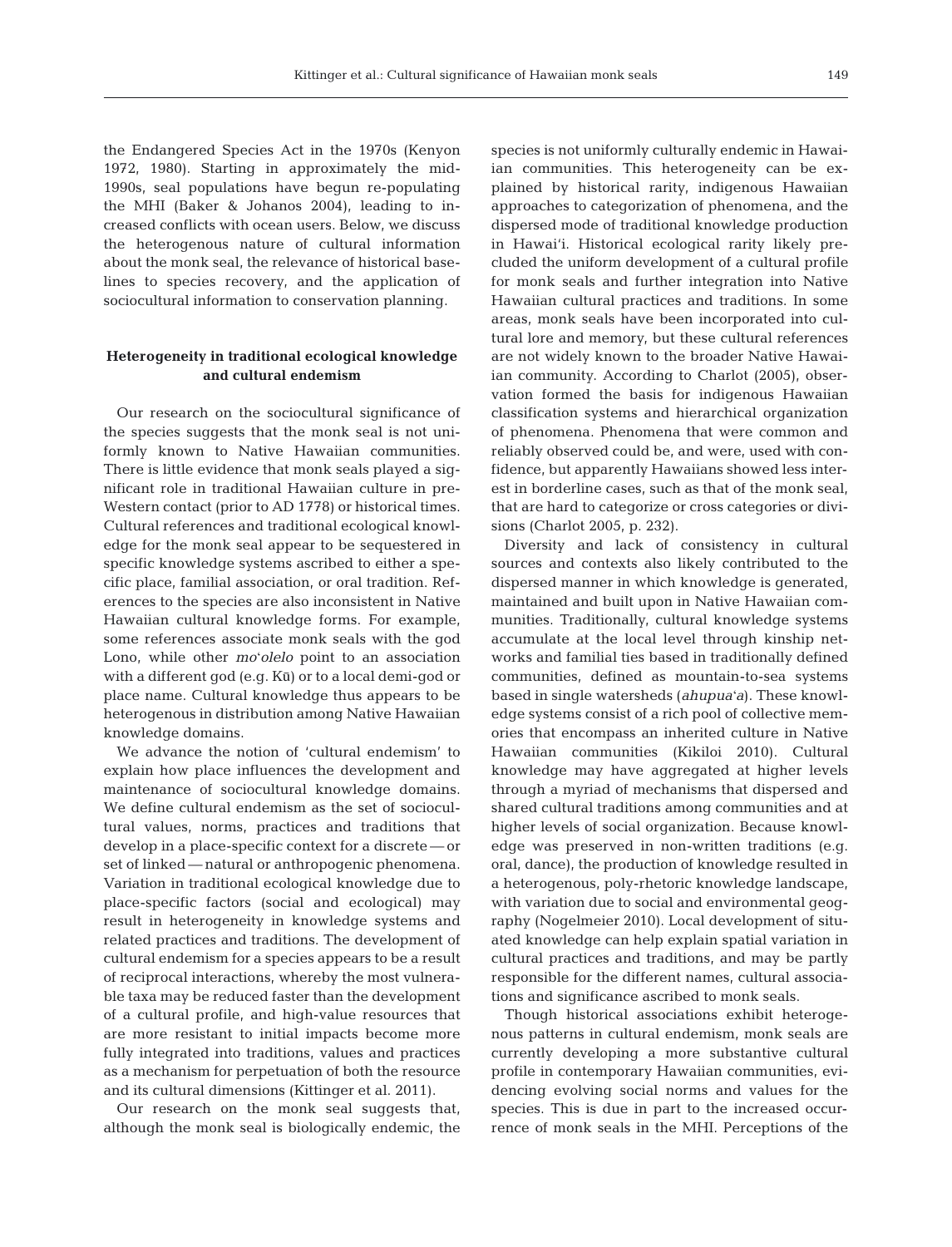monk seal appear to be dichotomous, with one epistemic community that views monk seals as alien and another set of communities that have retained, enhanced, or engendered a Native Hawaiian cultural association with monk seals. Community members adverse to the monk seal associate little or no historical cultural references to monk seals, primarily include fishers and their families, and associate the monk seal with increased restrictions on cultural activities and practices, particularly fishing.

Communities that co-exist peaceably with the monk seal tend to be rural, somewhat isolated, and less integrated in the socioeconomic systems that support urban communities in the archipelago. McGregor has termed such communities as cultural *kipuka*, where traditional livelihoods, cultural practices and ways of life have persisted relatively untouched, and which provide the seeds by which Native Hawaiian culture is regenerated, relearned and revitalized in the setting of modern Hawai'i (McGregor 2007). Kikiloi (2010) has posited that this process of re-learning and developing new knowledge is a fundamental aspect of sustaining a Hawaiian cultural identity and spiritual connections to land and place.

## **Historical rarity, shifting baselines, and species recovery**

Shifting baselines refers to the process by which each generation calibrates their perceptions of environmental conditions via their first association with the marine environment (Pauly 1995, Jackson et al. 2011). Shifting baselines can provide a substantive challenge for conservation programs if people's personal experiences are incongruent with longer term ecological baselines for species and habitats that span one or more human generations (Papworth et al. 2009). For example, Waldman (2010) has described a process of 'eco-social anomie,' where, as species disappear, they lose both relevance to a society and the constituency to champion their revival, further hastening their decline. Waldman cites the examples of wild Atlantic salmon, shad and alewives, which once provided vital sources of food and employment for communities but are no longer part of people's everyday experiences.

For species recovery, the process appears to be the reverse. Species recovery for long-lived and slow-growing animals, such as marine mammals or sea turtles, can take decades and, as species repopulate historical ranges, they can be viewed as

new arrivals by residents whose personal baselines are shorter than species' long-term trajectories of decline and recovery (often on the scales of decades to centuries). The recolonization of the MHI by monk seals over the past few decades thus describes a process of *reverse* eco-social anomie, where the species' increased presence is resulting in evolving social norms and values for the species, and is enlivening human− wildlife conflicts with some ocean users.

Similar trends have been noted for recovering species both currently and in the recent past. For example, fisheries conflicts occurred with sea otters after they re-populated the central and northern coasts of California in the mid-20th century after near-extinction due to hunting in the 18th and 19th centuries. As sea otters moved north along the central California coast, their presence resulted in major declines in the abundances and accessibility of commercially valuable shellfish species, and fishing communities viewed otters as threats to their livelihoods (Estes & VanBlaricom 1986, Watson 2000, Palumbi & Sotka 2010). Like the monk seal, the sea otter conflicted primarily with fishers, and significant disparities existed among stakeholder groups in their values and perceptions of the species (Cicin-Sain et al. 1982, Palumbi & Sotka 2010). Similar situations are occurring currently with pinnipeds in New Zealand (Childerhouse & Gales 1998) and mammals in the Arctic (Lovecraft & Meek 2011, Varjopuro 2011).

## **Applying sociocultural dimensions to species conservation planning**

Though species recovery can be viewed as conservation success, the repopulation of species to their historical ranges can also fuel conflicts with ocean user communities that do not associate the species with their area and view it as a new arrival. Such human−wildlife conflicts are likely to be exacerbated in situations where wildlife threatens human activities or livelihoods (Treves et al. 2009). From a social perspective, understanding how humans interacted with protected species in the past and in contemporary communities can help inform conservation planning and management actions (Tarrant et al. 1997, Cordell et al. 1999, Watson et al. 2011). The management of endangered species, for example, depends, in part, on the ability of managers and their conservation programs to engage productively with communities and stakeholders in stewardship and recovery efforts.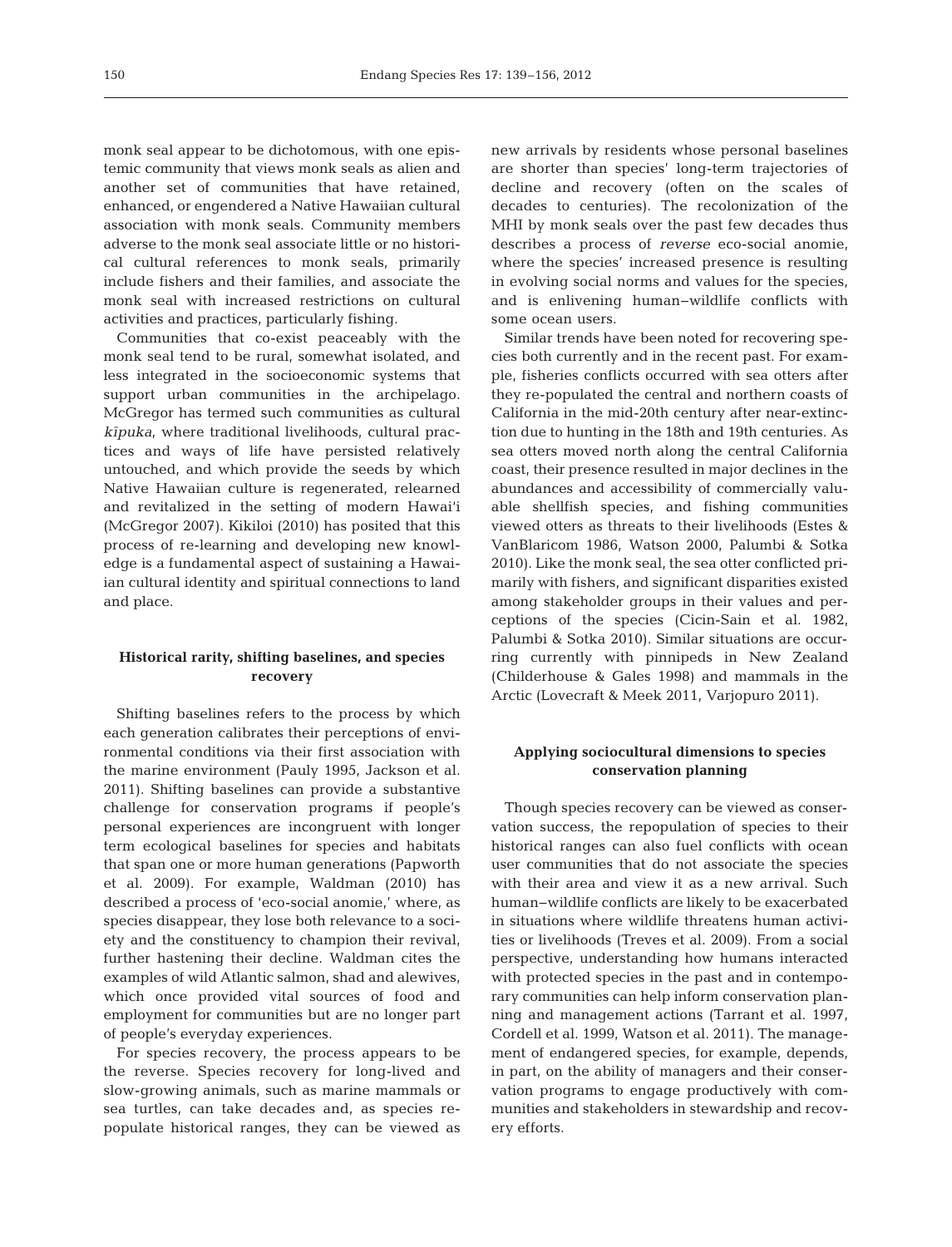Participatory approaches to resource management have increasingly gained attention for their potential to engage resource users and communities in the development, implementation and evaluation of management actions or strategies. Participatory management has been described as involving stakeholders in the process of decision-making, which can promote common knowledge among communities, resource users and managers and result in better success and efficacy for resource management plans (Kapoor 2001, Negi 2001, Chuenpagdee et al. 2004, Dale & Armitage 2011). Stakeholder participation in human−wildlife conflict analyses and the design of long-term conflict transformation strategies can facilitate collaborative learning processes among individuals, institutions and sectors working on, or affected by, conflicts in conservation (e.g. Muro & Jeffrey 2008; www.humanwildlifeconflict.org). For wildlife and endangered species, participatory planning can also increase understanding about the root causes for conflict and the possible focal points for successful interventions (Treves 2008, Treves et al. 2009). Such approaches have also been shown to increase local capacity and build stewardship among communities for more effective conservation (Jackson & Wangchuk 2001, Treves et al. 2009, Dale & Armitage 2011).

Like other species that have begun repopulating previous ranges, the Hawaiian monk seal is presenting new challenges to conservation programs as new values and evolving social norms for the species develop. As monk seal numbers have increased in the MHI, community concerns have emerged about the effect this increased population will have on cultural resources and subsistence activities, including fishing. If current trends continue, the sub-population of monk seals in the MHI is expected to exceed that of the NWHI by 2024 to 2035 (Baker et al. 2011). From a species conservation perspective, the increased habitat and carrying capacity, particularly in the availability of sandy beaches (Ragen 2002), and the establishment of small but growing rookeries in the MHI provide an important hedge against the possibilities of major perturbations in the future (e.g. disease outbreaks, oil spills, climate change) (Baker et al. 2006). Among community members that have adverse views toward the monk seal, however, this increase may be viewed as a cause for concern and may result in increased human−monk seal conflicts if actions are not taken to successfully reduce user conflicts.

Participatory approaches to planning for species recovery may help to diffuse conflicts by enabling

stakeholders to collaborate in designing management strategies and in evaluating specific management actions in a place-based manner. For example, heterogeneity in values and perceptions among Hawaiian communities could help inform or proactively evaluate the current practice of translocating seals from the NWHI to the MHI. This practice is viewed negatively by many fishers, both because of the perceived threat of additional monk seals as competitors for fisheries resources, but also because it is seen as an intrusion of federal government programs on local customs and practices. Translocations, and other management actions that may increase user conflicts, ideally should be evaluated within a place-based context (e.g. translocation could only target places with existing positive relationships with seals) to minimize conflicts with specific user groups. Such management actions may be necessary in order to ensure persistence of endangered species under existing and emerging threats, but potential conflicts should ideally be evaluated to reduce short-term extinction risk as well as longer term social acceptance of monk seals as part of Hawaiian seascapes.

Finally, resource management and conservation planning actions that are viewed within the broader context of increased restrictions on local communities can exacerbate stakeholders' views that they are alienated from decision-making processes. This is particularly relevant in indigenous communities, where top-down approaches to conservation plans may be viewed as eroding customary resource rights that have a history of state-mediated decline (Bess 2001, Kishigami & Savelle 2005, Lowe & Carothers 2008). For these reasons, management and planning processes for the monk seal could benefit from increased sensitivity to the fact that species conservation issues are embedded in larger scale dynamics of indigenous involvement in resource governance in the Hawaiian Islands. Management actions can provide an opportunity for cross-cultural engagement and co-learning processes, or opportunity for further conflict and balkanization between various stakeholder groups, which depend substantively on the planning process approach and engagement strategy employed. The future development of a cultural profile for monk seals will depend largely upon how Hawaiian communities and other stakeholders will interact with the planning and decision-making process for the species. Involvement of user groups and stakeholders and their traditional ecological knowledge in participatory decision-making processes may hold promise for reducing wildlife conflicts and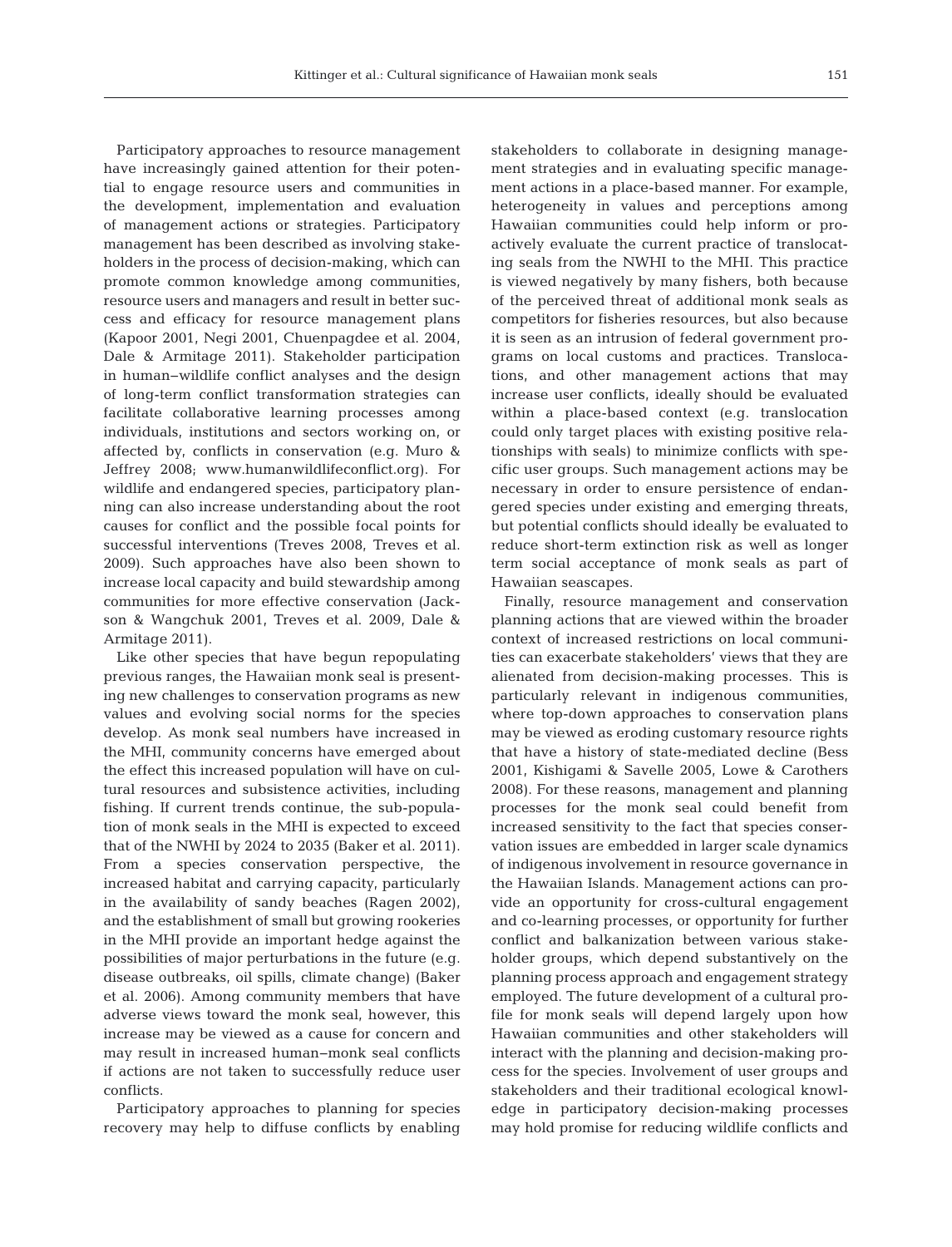improving collaborative environmental stewardship generally.

#### **CONCLUSIONS**

In conclusion, historical ecological data can shed light on environmental changes that transcend human generations, but our research also highlights the importance of understanding past social relationships with species. Such information can be valuable for understanding human−environmental dynamics, the evolving social context relevant to current conservation planning, and future prospects for different management actions. For the monk seal, both historical and contemporary sociocultural associations appear heterogenous, but are evolving as the monk seal increases in abundance in the MHI. Monk seals and other species that are repopulating previous historical ranges will spark the development of new cultural associations with evolving social norms and values among different stakeholders and communities. A key consideration is how recovering species will be integrated into the cultures and social traditions of coastal communities. This will depend in part on the cultural exchange between species and oceanuser groups, which is mediated by planning processes and species recovery policy. Participatory approaches to managing species that seek to construct collaborative conservation plans with resource users and stakeholders may hold promise for reducing conflicts and ensuring more effective conservation success. For monk seals and other endangered species that involve human−wildlife conflict, the future of recovery and conservation programs will depend, in part, on the productive engagement of stakeholder groups, which can be aided by sociocultural assessments of historical and contemporary values, perceptions and practices associated with species. Social science research can provide important baseline information that can be used to assess changes in these social metrics through time, and such data are potentially valuable for managers and programs seeking to engage more effectively with communities in species recovery and conservation  $\triangleright$  Barbour RS (2001) Checklists for improving rigour in qualiefforts.

*Acknowledgements.* We thank first and foremost the Native Hawaiian cultural practitioners and community members who have shared their mana'o with us. *The knowledge, perceptions and information about monk seals and Native Hawaiian culture described herein belong to these respondents and their communities.* We also thank Bill Gilmartin, Bud Antonelis, Puakea Nogelmeier, Loren E. McClenachan,

Bob Rechtman and Craig Severance who have shared their knowledge about monk seals and Hawaiian communities with us. This research was supported by competitive grants from the Protected Species Division, Pacific Islands Regional Office, National Marine Fisheries Service, and we thank Jeffrey Walters for their support. Any errors or omissions belong to the authors alone.

#### LITERATURE CITED

- ► Allen MS (2007) Three millennia of human and sea turtle interactions in remote Oceania. Coral Reefs 26: 959−970
	- Alu Like, Hale Kuamoʻo, Bernice P. Bishop Museum (2006). Hoʻolaupaʻi, Hawaiian Nūpepa collection. Online database available atwww.nupepa.org
	- Andrade C (2008) Hā'ena: through the eyes of the ancestors. University of Hawai'i Press, Honolulu, HI
	- Andrews L (1865) A dictionary of the Hawaiian language. Henry M. Whitney, Honolulu, HI
	- Anonymous (1857) The French man-o-war eurydice... 'Elepani o ke kai, Ka Hae Hawaii, Book 7, p 25, 14 May 1857, Honolulu, HI
	- Anonymous (2010) Feds investigating death of monk seal pup found off Niihau. Hawaii News Now, July 28, 2010. Available at www.hawaiinewsnow.com/story/ 12885862/ feds-investigating-death-of-monk-seal-pup-found-offniihau
	- Antonelis GA, Baker JD, Johanos TC, Braun RC, Harting AL (2006) Hawaiian monk seal (*Monachus schauinslandi*): status and conservation issues. Atoll Res Bull 543:75−101
- ▶ Aswani S, Hamilton RJ (2004) Integrating indigenous ecological knowledge and customary sea tenure with marine and social science for conservation of bumphead parrotfish (*Bolbometopon muricatum*) in the Roviana Lagoon, Solomon Islands. Environ Conserv 31:69-83
- ▶ Athens J (2009) *Rattus exulans* and the catastrophic disappearance of Hawai'i's native lowland forest. Biol Invasions 11:1489-1501
- ► Baker JD, Johanos TC (2004) Abundance of the Hawaiian monk seal in the main Hawaiian Islands. Biol Conserv 116: 103−110
- ► Baker JD, Littnan CL, Johnston DW (2006) Potential effects of sea level rise on the terrestrial habitats of endangered and endemic megafauna in the northwestern Hawaiian Islands. Endang Species Res 2:21–30
- ▶ Baker JD, Harting AL, Wurth TA, Johanos TC (2011) Dramatic shifts in Hawaiian monk seal distribution predicted from divergent regional trends. Mar Mamm Sci 27:78-93
	- Balazs GH, Whittow GC (1979) Revised bibliography of the Hawaiian monk seal: *Monachus schauinslandi* Matschie, 1905. Sea Grant Miscellaneous Report UNIHI-SEA-GRANT-MR-79-03, Sea Grant College Program, University of Hawaii, Honolulu, HI
	- tative research: a case of the tail wagging the dog? BMJ 322: 1115−1117
	- Bath AJ (1998) The role of human dimensions in wildlife resource research in wildlife management. Ursus 10: 349−355
- ▶ Baxter J, Eyles J (1997) Evaluating qualitative research in social geography: establishing 'rigour' in interview analysis. Trans Inst Br Geogr 22: 505−525
	- Beckley EM (1883) Hawaiian fisheries and methods of fishing with an account of the fishing implements used by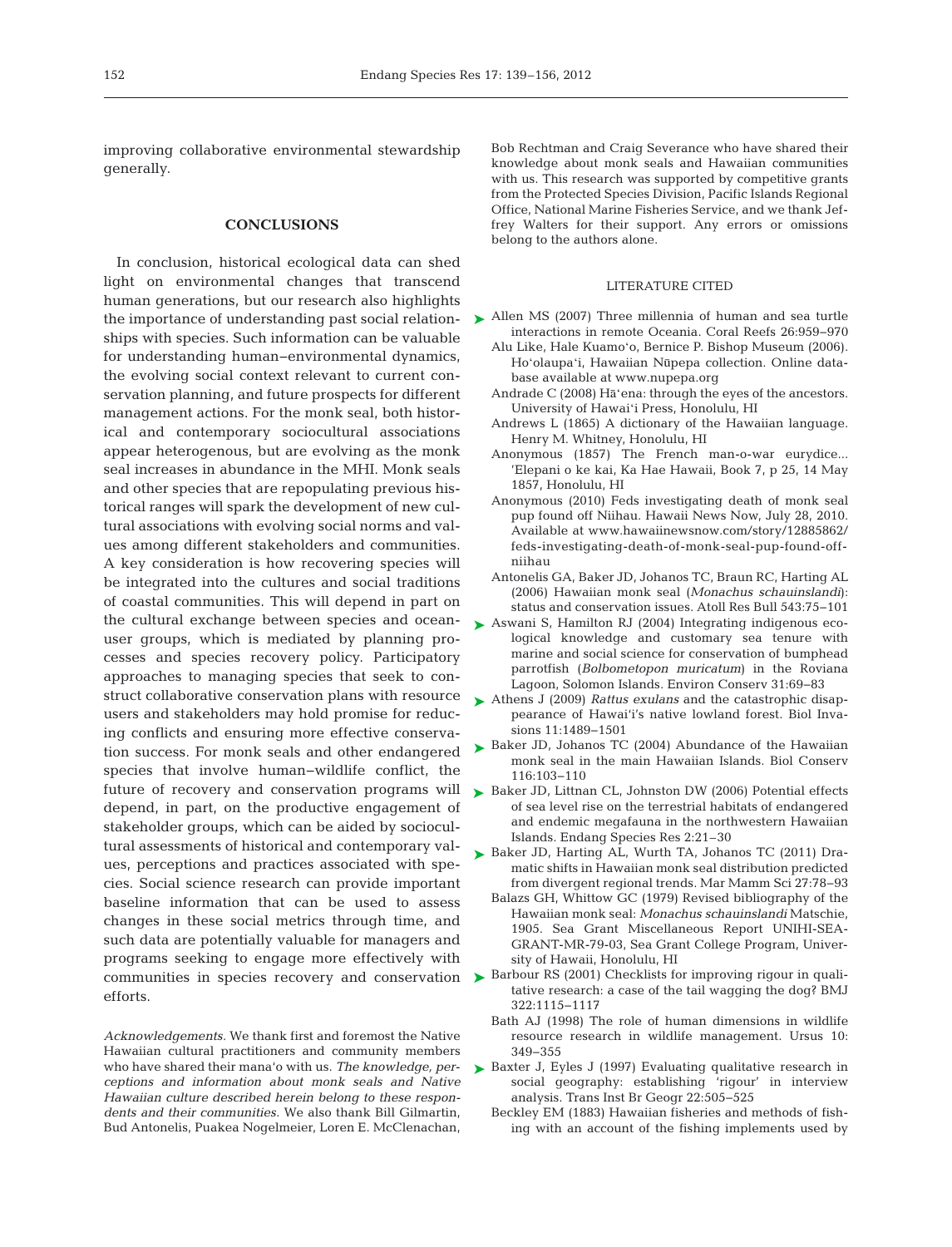the natives of the Hawaiian Islands. Advertiser Steam Print, Honolulu, HI

- Beckwith MW (1951) The kumulipo: a Hawaiian creation chant. University of Chicago Press, Chicago, IL
- Beechert ED (1991) Honolulu: crossroads of the Pacific. University of South Carolina Press, Columbia, SC
- ► Bentrupperbaumer JM, Day TJ, Reser JP (2006) Uses, meanings, and understandings of values in the environmental and protected area arena: a consideration of world heritage values. Soc Nat Resour 19:723-741
	- Bernard HR (2006) Research methods in anthropology:qualitative and quantitative approaches. AltaMira Press, Oxford
- ► Bess R (2001) New Zealand's indigenous people and their claims to fisheries resources. Mar Policy 25: 23−32
	- Burney DA, James HF, Burney LP, Olson SL and others (2001) Fossil evidence for a diverse biota from Kaua'i and its transformation since human arrival. Ecol Monogr 71: 615−641
	- Charlot J (2005) Classical Hawaiian education: generations of Hawaiian culture. The Pacific Institute, Brigham Young University, Hawai'i, Lā'ie, HI
	- Childerhouse S, Gales N (1998) Historical and modern distribution and abundance of the New Zealand sea lion *Phocarctos hookeri.* NZ J Zool 25: 1−16
- Chuenpagdee R, Fraga J, Euan-Avila JI (2004) Progressing ➤ toward comanagement through participatory research. Soc Nat Resour 17: 147−161
	- Cicin-Sain B, Grifman PM, Richards JB (eds) (1982) Social science perspectives on managing conflicts between marine mammals and fisheries. Marine Policy Program, University of California at Santa Barbara, Santa Barbara, and University of California Cooperative Extension, San Luis Obispo, CA
- Cinner JE, McClanahan TR, Daw TM, Graham NAJ, Maina ➤ J, Wilson SK, Hughes TP (2009) Linking social and ecological systems to sustain coral reef fisheries. Curr Biol 19: 206−212
	- Clark TW, Reading RP, Clark AL (1994) Endangered species recovery: finding the lessons, improving the process. Island Press, Washington, DC
	- Cobb JN (1905) The commercial fisheries of the Hawaiian Islands in 1903. Appendix to the report of the Commissioner of Fisheries to the Secretary of Commerce and Labor for the year ending June 30, 1904. Department of Commerce and Labor, US Bureau of Fisheries, Government Printing Office, Washington, DC, p 433−512
	- Cordell HK, Hoover AP, Super GR, Manning CH (1999) Adding human dimensions to ecosystem-based management of natural resources. In: Cordell HK, Bergstrom JC (eds) Integrating social sciences with ecosystem management: human dimensions in assessment, policy, and management. Sagamore, Champaign, IL, p 1−12
- Dale A, Armitage D (2011) Marine mammal co-management ➤ in Canada's arctic: knowledge co-production for learning and adaptive capacity. Mar Policy 35: 440−449
	- DLNR (Department of Land and Natural Resources) (2009) Draft report for the 'Īlio Point Natural Area Reserve, State of Hawai'i. DLNR, Honolulu, HI. Available at http://hawaii.gov/dlnr/dofaw/nars/reserves/molokai/ilio -point
	- Duvall FP II (2009) Management document: 'Īlio and Koa special areas: 'Īlio Point Moloka'i, State of Hawai'i. De partment of Land and Natural Resources, Honolulu, HI.

Available at http://hawaii.gov/dlnr/dofaw/nars/reserves/ molokai/ilio-point

- Elbert S (1954) The Hawaiian dictionaries, past and future. Sixty-second Annual Report of the Hawaiian Historical Society, Honolulu, HI, p 5–18
- ERM–West Inc (2011) Scoping summary report: Hawaiian monk seal recovery actions. Programmatic EIS, National Marine Fisheries Service, Pacific Islands Regional Office, Anchorage, AK. Available at www.nmfs.noaa.gov/pr/ pdfs/permits/eis/01-31-2011\_final\_scoping\_report.pdf
- Estes JA, VanBlaricom GR (1986) Sea otters and shellfisheries. In: Beddington JR, Beverton RJH, Levigne DM (eds) Marine mammals and fisheries. George Allen & Unwin, London, p 187−235
- Fornander A (1916−1920) Fornander collection of Hawaiian antiquities and folk-lore. In: Memoirs of the Bernice P. Bishop Museum, Vols 4−6. Bernice P. Bishop Museum Press, Honolulu, HI
- Friedlander AM (ed) (2004) Status of Hawai'i's coastal fisheries in the new millennium: Proc 2001 Fish Symp. Hawai'i Chapter, The American Fisheries Society, Honolulu, HI
- ► Friedlander AM, DeMartini EE (2002) Contrasts in density, size, and biomass of reef fishes between the northwestern and the main Hawaiian islands: the effects of fishing down apex predators. Mar Ecol Prog Ser 230:253-264
	- Gilmartin WG (2002) Responses of Hawaiian seals to human disturbance and handling. In: Background documents: workshop on the management of Hawaiian monk seals on beaches in the main Hawaiian Islands. Marine Mammal Commission, National Marine Fisheries Service, Hawai'i Division of Aquatic Resources, Koloa, Kaua'i, HI, p 29−31
	- Glaser B, Strauss A (1967) The discovery of grounded theory: strategies for qualitative research. Aldine, New York, NY
	- Handy ESC, Pūkui MK (1972) The Polynesian family system in Ka'u Hawai'i. C.E. Tuttle Company, Rutland, VT
	- HDAR (Hawai'i Division of Aquatic Resources) (2011) Fishing regulations. HDAR, Honolulu, HI. Available athttp:// hawaii.gov/dlnr/dar/regulations.html (accessed on 4 Jan 2012)
	- Hiruki LM, Ragen TJ (1992) A compilation of historical monk seal, *Monachus schauinslandi*, counts. US Department of Commerce NOAA Tech Memo NMFS, NOAA-TM-NMFS-SWFSC-172
	- 'Ī'ī JP (1993) Fragments of Hawaiian history. Translated from Hawaiian to English by Mary Kawena Pūkui (edited by Dorothy B. Barrère). Bishop Museum Press, Honolulu, HI
	- IUCN (International Union for the Conservation of Nature) (2011) IUCN Red List of threatened species, Version 2011.1. Available at www.iucnredlist.org (accessed on 14 Sept 2011)
	- Jackson R, Wangchuk R (2001) Linking snow leopard conservation and people-wildlife conflict resolution: grassroots measures to protect the endangered snow leopard from herder retribution. Endang Species Update 18: 138−141
	- Jackson JBC, Alexander K, Sala E (eds) (2011) Shifting baselines: the past and future of ocean fisheries. Island Press, Washington, DC
- ► Jacobson SK, Duff MD (1998) Training idiot savants: the lack of human dimensions in conservation biology. Conserv Biol 12:263-267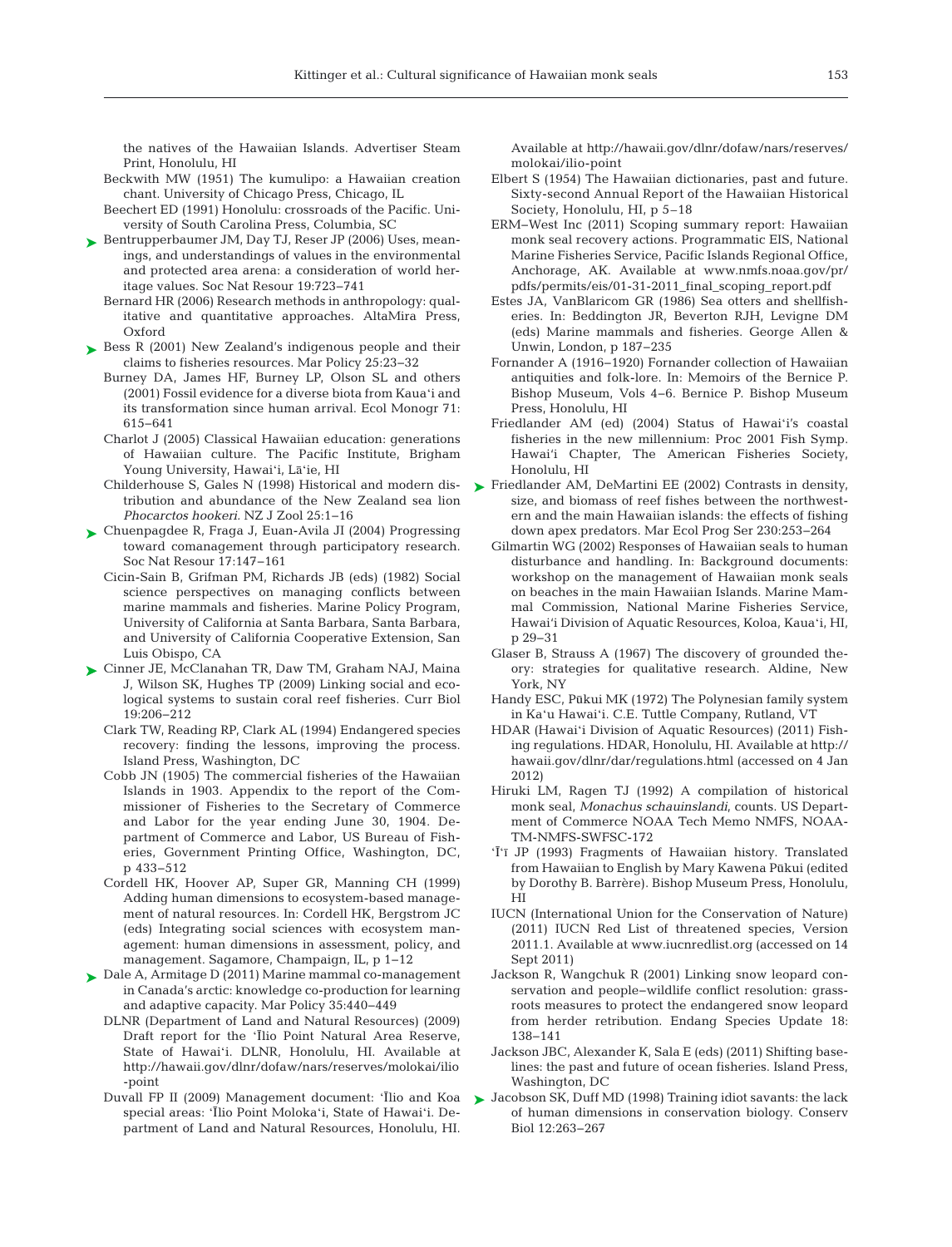- Jokiel PL, Rodgers KS, Walsh WJ, Polhemus DA, Wilhelm TA (2011) Marine resource management in the Hawaiian archipelago: the traditional Hawaiian system in relation to the western approach. J Mar Biol 151682. Available at www.hindawi.com/journals/jmb/ 2011/151682/
- Kamakau SM (1992) The people of old. Translated from the newspaper Ke Au 'Oko'a by Mary Kawena Pūkui (edited by Dorothy B. Barrère). Spec Publ No. 51, Bernice P. Bishop Museum, Honolulu, HI
- ► Kaneshiro KY, Chinn P, Duin KN, Hood AP, Maly K, Wilcox BA (2005) Hawai'i's mountain-to-sea ecosystems: social−ecological microcosms for sustainability science and practice. EcoHealth 2: 349−360
- ► Kapoor I (2001) Towards participatory environmental management? J Environ Manag 63: 269−279
- $\blacktriangleright$  Kellert SR (1985) Social and perceptual factors in endangered species management. J Wildl Manag 49: 528−536
	- Kellert SR (1986) Social and perceptual factors in the preservation of animal species. In: Norton B (ed) The preservation of species. Princeton University Press, Princeton, NJ, p 50−73
- ► Kenyon KW (1972) Man versus the monk seal. J Mammal 53: 687−696
	- Kenyon KW (1980) No man is benign: the endangered monk seal. Oceans 13:48-54
	- Kenyon KW, Rice DW (1959) Life history of the Hawaiian monk seal. Pac Sci 13:215−252
	- Kikiloi K (2010) Rebirth of an archipelago: sustaining a Hawaiian cultural identity for people and homeland. Hūlili: Multidis Res on Hawaiian Well-Being 6:73-114 Available at www.ksbe.edu/spi/Hulili/Hulili\_vol6/5\_ Rebirth\_of\_an\_Archipelago.pdf
	- Kinan I, Dalzell P (2005) Sea turtles as a flagship species: different perspectives create conflicts in the Pacific Islands. Maritime Studies 3: 195−212. Available at www. marecentre.nl/mast/ContentsMarineTurtlesasFlagships. html
	- Kirch PV (1985) Feathered gods and fishhooks: an introduction to Hawaiian archaeology and prehistory. University of Hawai'i Press, Honolulu, HI
	- Kishigami N, Savelle JM (eds) (2005) Indigenous use and management of marine resources. Senri Ethnological Studies 67, National Museum of Ethnology (MINPAKU), Osaka
	- Kittinger JN, Pandolfi JM, Blodgett JH, Hunt TL and others (2011) Historical reconstruction reveals recovery in Hawaiian coral reefs. PLoS ONE 6:e25460
	- Kōmike Hua'ōlelo (2003) Māmaka Kaiao: a modern Hawaiian vocabulary: a compilation of Hawaiian words that have been created, collected, and approved by the Hawaiian lexicon committee from 1987 through 2000. University of Hawai'i at Hilo, Hale Kuamoʻo, University of Hawai'i Press, Honolulu, HI
	- Kuykendall RS (1929) Some early commercial adventures of Hawaii. In: The 37th annual report of the Hawaiian historical society. Hawaiian historical society, Honolulu, HI, p 15−33
	- Kuykendall RS (1938) The Hawaiian kingdom, Vol. I: 1778−1854 foundation and transformation. University of Hawaii Press, Honolulu, HI
	- Kuykendall RS (1957) The Hawaiian kingdom, Vol. II: 1854−1874, twenty critical years. University of Hawaii Press, Honolulu, HI
- Kvale S (1996) Interviews: an introduction to qualitative research interviewing. Sage, London
- Levine M (2009) Monk seal shooter pleads guilty. The Garden Isle, Lihue, September 26, 2009. Available at http: //thegardenisland.com/news/local/article\_3222caae-d35a-5a0b-8850-7a901768e192.html
- ► Lovecraft AL, Meek CL (2011) The human dimensions of marine mammal management in a time of rapid change: comparing policies in Canada, Finland and the United States. Mar Policy 35: 427−429
	- Lowe M, Carothers C (eds) (2008) Enclosing the fisheries: people, places, and power. American Fisheries Society, Bethesda, MD
	- Maly K (2001) Mālama pono i ka 'āina an overview of the Hawaiian cultural landscape. Kumu Pono Associates LLC, Lana'i City, HI
	- Maly K, Maly O (2003a) 'Hana ka lima, 'ai ka waha': a collection of historical accounts and oral history interviews with kama'aina residents and fisher-people of lands in the Halele'a-Napali region on the island of Kaua'i. Kumu Pono Associates. Prepared for The Nature Conservancy, Honolulu, HI
	- Maly K, Maly O (2003b) He wahi mo'olelo no na lawai'a ma kapalilua, Kona hema, Hawai'i: a collection of historical accounts and oral history interviews with elder kama'aina fisher-people from the Kapalilua region of south Kona, island of Hawai'i. Kumu Pono Associates. Prepared for The Nature Conservancy, Honolulu, HI
	- Maly K, Maly O (2003c) Vol 1:Ka hana lawai'a a me na ko'a o na kai 'ewalu:a history of fishing practices and marine fisheries of the Hawaiian islands, compiled from native Hawaiian traditions, historical accounts, government communications, kama'aina testimony and ethnography. Kumu Pono Associates. Prepared for The Nature Conservancy, Honolulu, HI
	- Maly K, Maly O (2003d) Vol 2: Oral history interviews. Ka hana lawai'a a me na ko'a o na kai 'ewalu: a history of fishing practices and marine fisheries of the Hawaiian islands, compiled from oral history interviews with kupuna and kama'aina. Kumu Pono Associates. Prepared for The Nature Conservancy, Honolulu, HI
	- Maly K, Maly O (2004) Ka hana lawai'a a me na ko'a o na kai 'ewalu: summary of detailed findings from research on the history of fishing practices and marine fisheries of the Hawaiian islands, compiled from native Hawaiian traditions, historical accounts, government communications, kama'aina testimony and ethnography. Kumu Pono Associates. Prepared for The Nature Conservancy, Honolulu, HI
	- Maxwell J (1997) Designing a qualitative study. In: Bickman L, Rog DJ (eds) Handbook of applied social research methods. Sage Publications, Thousand Oaks, CA, p 69−100
	- McAvoy A (2012) Hawaii hit by number of endangered seal killings. The Associated Press, 8 January 2012, Honolulu, HI. Available at http://hawaiitribune-herald.com/ sections/ news/local-news/new-threat-monk-seals.html
	- McGregor D (2007) Na Kua'Āina: living Hawaiian culture. Bishop Museum Press, Honolulu, HI
- ► Muro M, Jeffrey P (2008) A critical review of the theory and application of social learning in participatory natural resource management processes. J Environ Plan Manage 51:325-344
	- Nasako D (2012) The endangered monk seal: fight for survival. Honolulu Star-Advertiser, 15 January 2012, Honolulu, HI, p A1, A8−10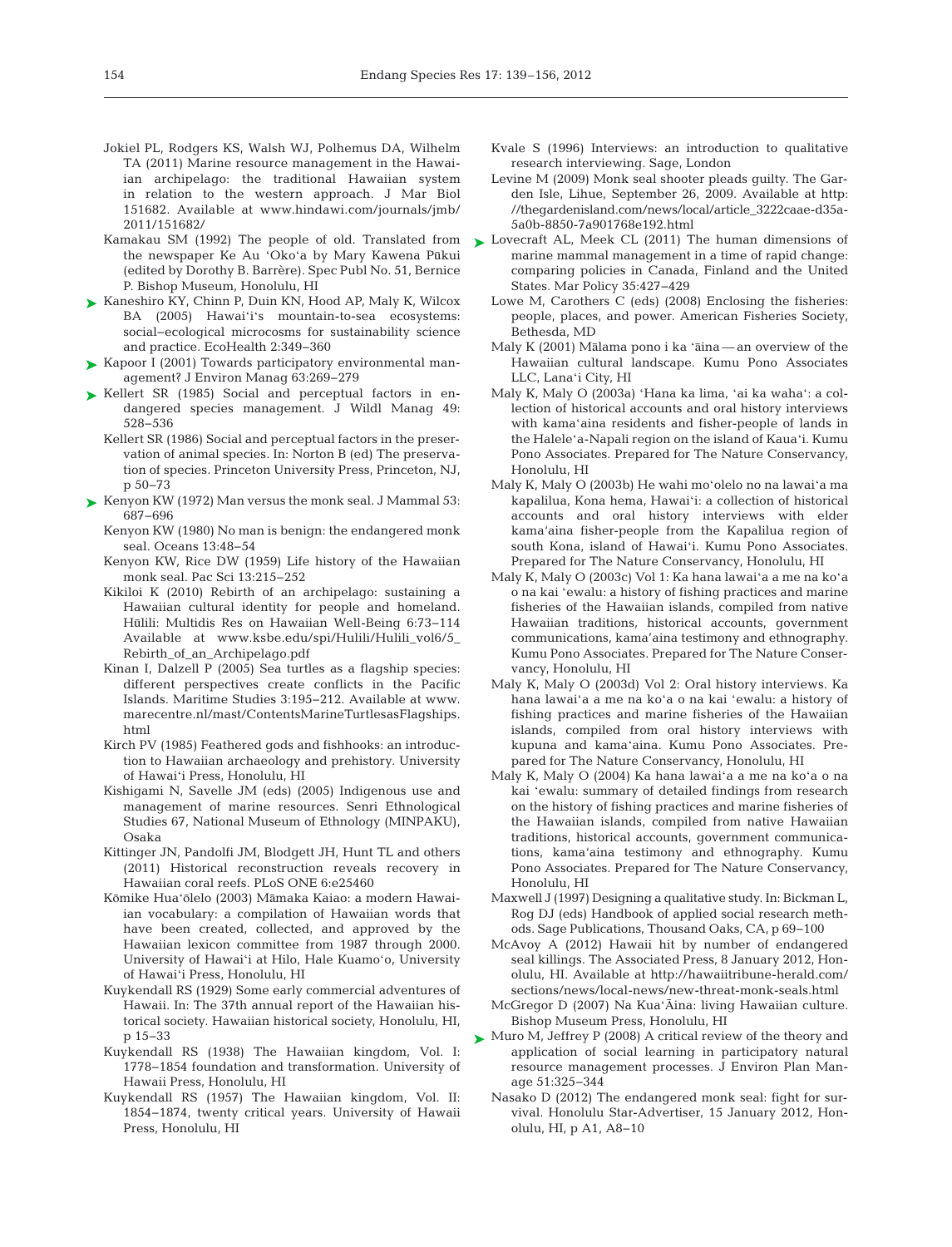- Naughton EM (1983) Hawaiians in the fur trade: cultural influence on the northwest coast, 1811−1875. MA thesis, Western Washington University, Bellingham, WA
- Ne H, Cronin GL (1992) Tales of Molokai: the voice of Harriet Ne. The Institute for Polynesian Studies and the Polynesian Cultural Center, Brigham Young University-Hawai'i, Lā'ie, HI
- Negi SS (2001) Participatory natural resource management. Indus Publishing, New Delhi
- Nerveza TL (2010) Cultural significance of the Hawaiian monk seal. Pacific Internship Programs for Exploring Science (PIPES) report, University of Hawai'si at Hilo, Pacific Aquaculture and Coastal Resources Center, Hilo, HI
- NMFS (National Marine Fisheries Service) (2007) Recovery plan for the Hawaiian monk seal (*Monachus schau inslandi*), 2nd revision. NMFS, Silver Spring, MD. Available at www.nmfs.noaa.gov/pr/pdfs/recovery/hawaiian monkseal.pdf
- Nogelmeier MP (2006) Ka mo'olelo o Hi'iakaikapoliopele (the epic tale of Hi'iakaikapoliopele) (Nogelmeier MP, translator). Awaiaulu Press, Honolulu, HI
- Nogelmeier MP (2010) Mai pa'a i ka leo: historical voice in Hawaiian primary materials, looking forward and listening back. Bishop Museum Press, Honolulu, HI
- Office of Hawaiian Affairs (2010) Papakilo database. Office of Hawaiian Affairs. Available at www.papakilodata base.com
- Osher W (2011) Moloka'i monk seal deaths deemed suspicious. MauiNow.com: Maui's news & information hub. 23 December 2011. Available at http://mauinow.com/2011/ 12/23/moloka%E2%80%98i-monk-seal-deaths-underinvestigation/
- Palumbi SR, Sotka C (2010) The death and life of Monterey Bay: a story of revival. Island Press, Washington, DC
- Papworth SK, Rist J, Coad L, Milner-Gulland EJ (2009) Evidence for shifting baseline syndrome in conservation. Conservation Letters 2:93-100
- Parker HH (ed) (1922) A dictionary of the Hawaiian language (by Lorrin Andrews, revised by Henry H. Parker). Board of Commissioners of Public Archives, Honolulu, HI
- ▶ Pauly D (1995) Anecdotes and the shifting baseline syndrome of fisheries. Trends Ecol Evol 10: 430−430
- ▶ Penrod J, Preston DB, Cain RE, Starks MT (2003) A discussion of chain referral as a method of sampling hard-toreach populations. J Transcult Nurs 14: 100−107
	- Pūkui MK, Elbert SH (1971) Hawaiian dictionary: Hawaiian–English and English–Hawaiian, 4th edn, University of Hawai'i Press, Honolulu, HI
	- Pūkui MK, Elbert SH (1986) Hawaiian dictionary: Hawaiian−English and English−Hawaiian (revised and en larged 6th edn). University of Hawai'i Press, Honolulu, HI
	- Pūkui MK, Elbert SH, Mo'okini ET (1974) Place names of Hawai'i. University of Hawai'i Press, Honolulu, HI
	- Ragen TR (1999) Human activities affecting the population trends of the Hawaiian monk seal. In: Musick JA (ed) Life in the slow lane: ecology and conservation of long-lived marine animals. Proc Symp Conservation of long-lived marine animals. American Fisheries Society Symposium 23, Bethesda, MD, p 183−194
	- Ragen TJ (2002) The role of the main Hawaiian islands in the recovery of the Hawaiian monk seal. In: Background documents:workshop on the management of Hawaiian

monk seals on beaches in the main Hawaiian islands. Marine Mammal Commission, National Marine Fisheries Service, Hawai'i Division of Aquatic Resources, Koloa, Kaua'i, HI

- Ragen TJ, Lavigne DM (1999) The Hawaiian monk seal: biology of an endangered species. In:Twiss Jr JR, Reeves RR (eds) Conservation and management of marine mammals. Smithsonian Institution Press, Washington, DC, p 224−245
- ► Ralston C (1984) Hawaii 1778–1854: some aspects of maka'ainana response to rapid cultural change. J Pac Hist 19:21-40
	- Romney AK, Weller SC, Batchelder WH (1986) Culture as consensus:a theory of culture and informant accuracy. Am Anthropol 88:313-338
	- Rosendahl PH (1994) Aboriginal Hawaiian structural remains and settlement patterns in the upland archeological zone at Lapakahi, island of Hawaii. Hawaiian Archaeol 3: 14−70
- $\blacktriangleright$  Rudrud R (2010) Forbidden sea turtles: traditional laws pertaining to sea turtle consumption in Polynesia (including the Polynesian outliers). Conserv Soc 8:84-97
	- Schatzman L (1991) Dimensional analysis: notes on an alternative approach to the grounding of theory on qualitative research. In: Maines DR (ed) Social organization and social process: essays in honor of Anselm Strauss. Aldine, New York, NY, p 303−314
- ► Seaton S (1974) The Hawaiian 'kapu' abolition of 1819. Am Ethnologist 1: 193−206
	- Seidman I (1998) Interviewing as qualitative research: a guide for researchers in education and the social sciences. Teachers College Press, New York, NY
	- Shackeroff JM, Campbell LM (2007) Traditional ecological knowledge in conservation research: problems and prospects for their constructive engagement. Conserv Soc 5:e343-e360
	- Shackeroff JM, Campbell LM, Crowder LB (2011) Socialecological guilds: putting people into marine historical ecology. Ecol Soc 16:52 Available at www.ecologyand society.org/vol16/iss51/art52/
	- SRGII (Sustainable Resources Group Int'l, Inc.) (2011) Public perception and attitudes about the Hawaiian monk seal: survey results report. Report submitted by SRGII to Protected Resources Division, NOAA Fisheries Honolulu, HI
- ▶ Tarrant MA, Bright AD, Cordell HK (1997) Attitudes toward wildlife species protection: assessing moderating and mediating effects in the value−attitude relationship. Hum Dimens Wildl 2: 1−20
- ▶ Thomas G, James D (2006) Reinventing grounded theory: some questions about theory, ground and discovery. Br Educ Res J 32:767-795
	- Titcomb M (1972) Native use of fish in Hawaii. The University Press of Hawaii, Honolulu, HI
- ► Treves A (2008) Beyond recovery: Wisconsin's wolf policy 1980−2008. Hum Dimens Wildl 13: 329−338
- ► Treves A, Wallace R, White S (2009) Participatory planning of interventions to mitigate human−wildlife conflicts. Conserv Biol 23: 1577−1587
	- Ulukau (2003) Ulukau: Hawaiian electronic library, online database. Available at www.wehewehe.org
	- USFWS (US Fish and Wildlife Service) (2008) Papahānaumokuākea Marine National Monument. Monument Management Plan. USFWS, National Oceanic and Atmospheric Administration, State of Hawai'i, Department of Land and Natural Resources, Honolulu, HI